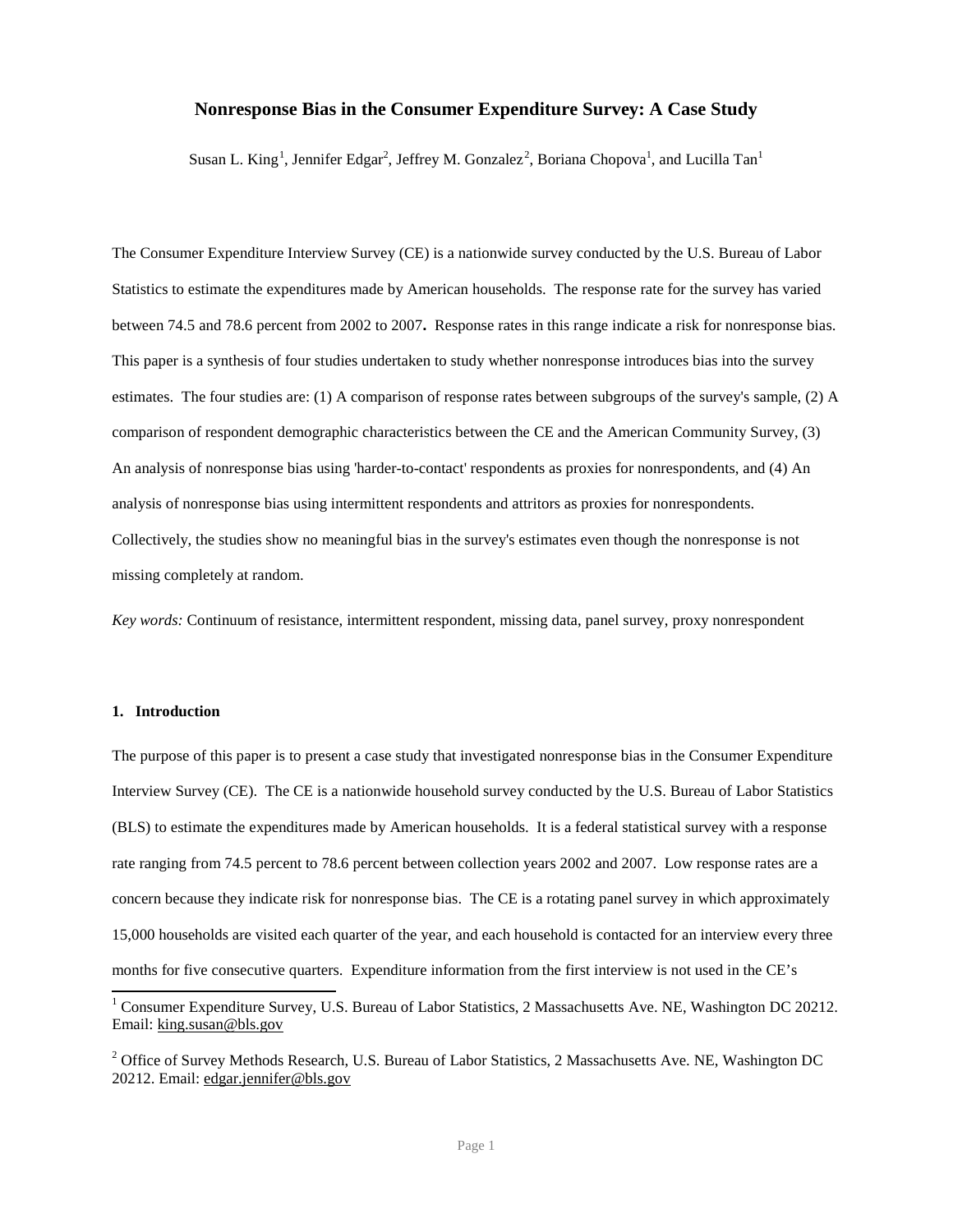published estimates. Instead, the first interview is used only for inventory and 'bounding' purposes, which addresses a common problem in which survey respondents tend to report expenditures to have been made more recently than they were actually made. Only expenditure information from the second through fifth interviews is used in the published estimates.

To evaluate nonresponse bias in the CE, four studies were completed:

- 1. A comparison of response rates between subgroups of the survey's sample.
- 2. A comparison of socio-demographic characteristics to an external data source (the American Community Survey, or ACS)
- 3. An analysis of nonresponse bias using 'harder-to-contact' respondents as proxies for nonrespondents.
- 4. An analysis of nonresponse bias using intermittent respondents and attritors (survey dropouts) as proxies for nonrespondents.

These studies were designed to answer the questions: (1) Are the data in the CE missing completely at random (MCAR)? (2) What are the demographic characteristics of the nonrespondents? and (3) What is the level of nonresponse bias in the CE?

The first step in most nonresponse bias studies is to understand the missing data mechanism. Data are said to be 'missing completely at random' if the mechanism that produces the missing values is unrelated to the values of the data themselves (Little and Rubin 2002). More precisely, data are 'missing completely at random' if their pattern of 'missing-ness' is independent of the data's actual values and the values of any other variables. Another mechanism for generating missing data is 'missing at random' (MAR). Data are said to be 'missing at random' (MAR) if the probability of data missing for a particular variable is unrelated to the value of that variable after controlling for other variables in the analysis. MAR is a weaker assumption than MCAR and it is impossible to verify whether the MAR condition is satisfied. The values of the missing data are unknown and thus a systematic comparison of observations with and without the missing variable is not possible (Allison 2002).

Nonresponse bias is often associated with the data not being MCAR. One common method of determining whether the data are MCAR is to examine differences between respondents and nonrespondents on variables that are collected for both groups and that are associated with the values of the survey data. Any differences suggest that the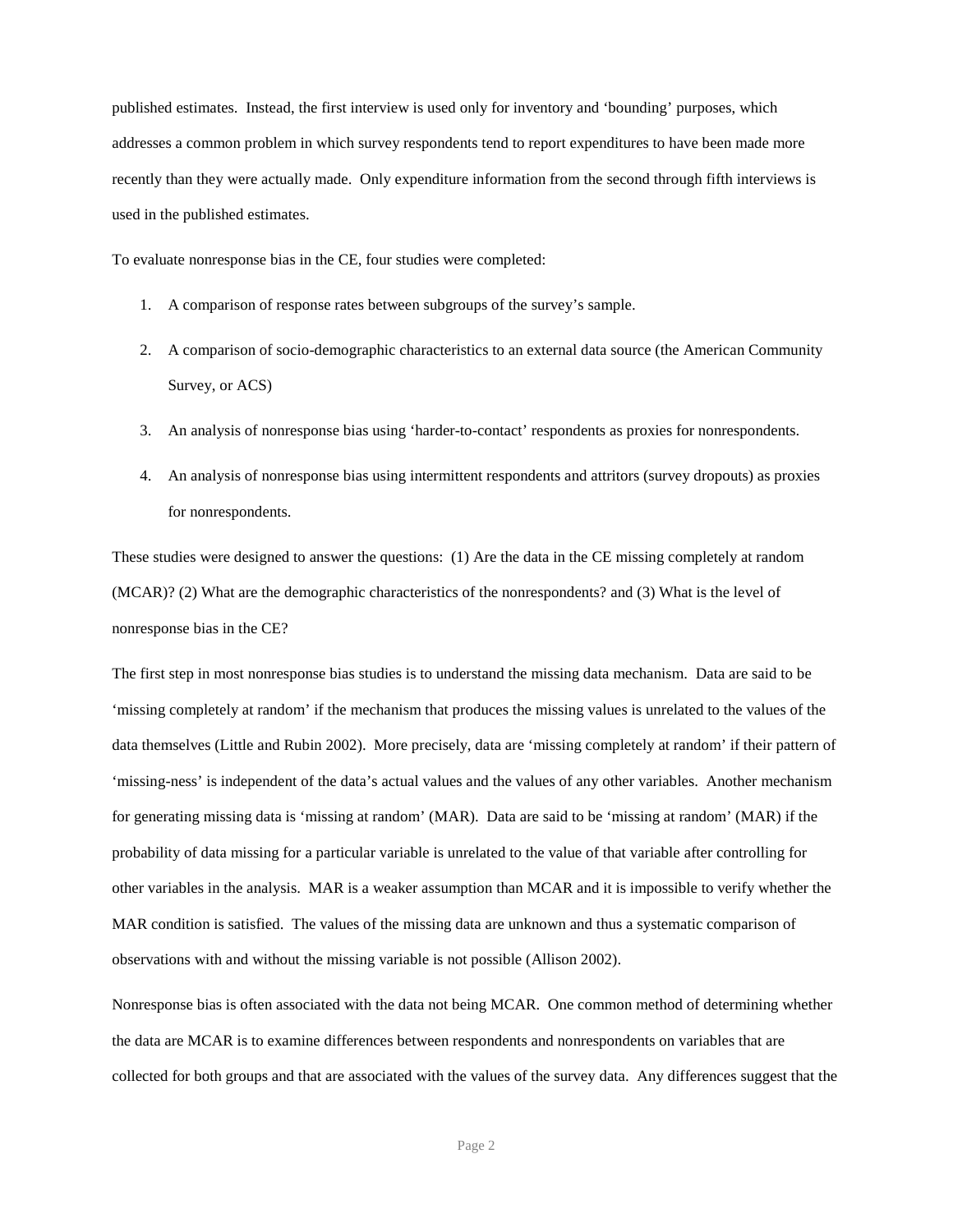missing data may not be MCAR. Frame and stratification variables are frequently used to test for MCAR in this approach (e.g., Brick and Bose 2001; Dixon 2001 and 2004; Duncan and Hill 1989; Pearl and Fairley 1985; and Purdie et al. 2002). Another common approach is to compare characteristics of respondents to characteristics of an external population. Again, differences between the two groups suggest that the missing data may not be MCAR. The first two studies followed these approaches, but all four studies included MCAR analyses.

After answering the MCAR question, the next step is to estimate the amount of nonresponse bias in the survey's expenditure estimates. Since by definition no data are collected from nonrespondents, one approach is to partition the respondent sample into subgroups that exhibit different nonresponse bias characteristics (Groves 2006), and then select one of the subgroups to serve as 'proxies' for the nonrespondents. Once a set of proxy nonrespondents is selected, a dataset can be created with expenditure and socio-demographic information that is representative of the nonrespondents, and the level of nonresponse bias can be estimated. The third and fourth studies in this report use this approach. The third study uses 'harder-to-contact' respondents as proxy nonrespondents and the fourth study uses intermittent respondents and attritors as proxy nonrespondents. Both studies draw on the 'continuum of resistance' theory. Sample units are ordered by the amount of interviewer effort exerted to obtain a completed interview, and those requiring the most effort are chosen to serve as the proxy nonrespondents (Groves 2006). In both of these studies nonresponse bias was computed for total expenditures and 13 expenditure subcategories, ranging from regular monthly expenses such as housing payments to infrequent and highly variable expenses such as those for education.

#### **2. Methodology: Common Approaches Across Studies**

#### *2.1. Data*

For comparability of results, the four studies used a common data file for analysis. This common file includes 15 months of data, from April 2005 through June 2006. Data on respondent contacts used in two of the studies come from the Contact History Instrument (CHI), an interviewer completed instrument which collects data on every contact attempt made for each CE case. The CHI data includes information about the date, time, method, and outcome of each contact. The unit of analysis in these studies is the consumer unit (CU), which in most cases is a household. The common data file consists of one record per wave (or interview) per CU for Waves 1, 2, and 5.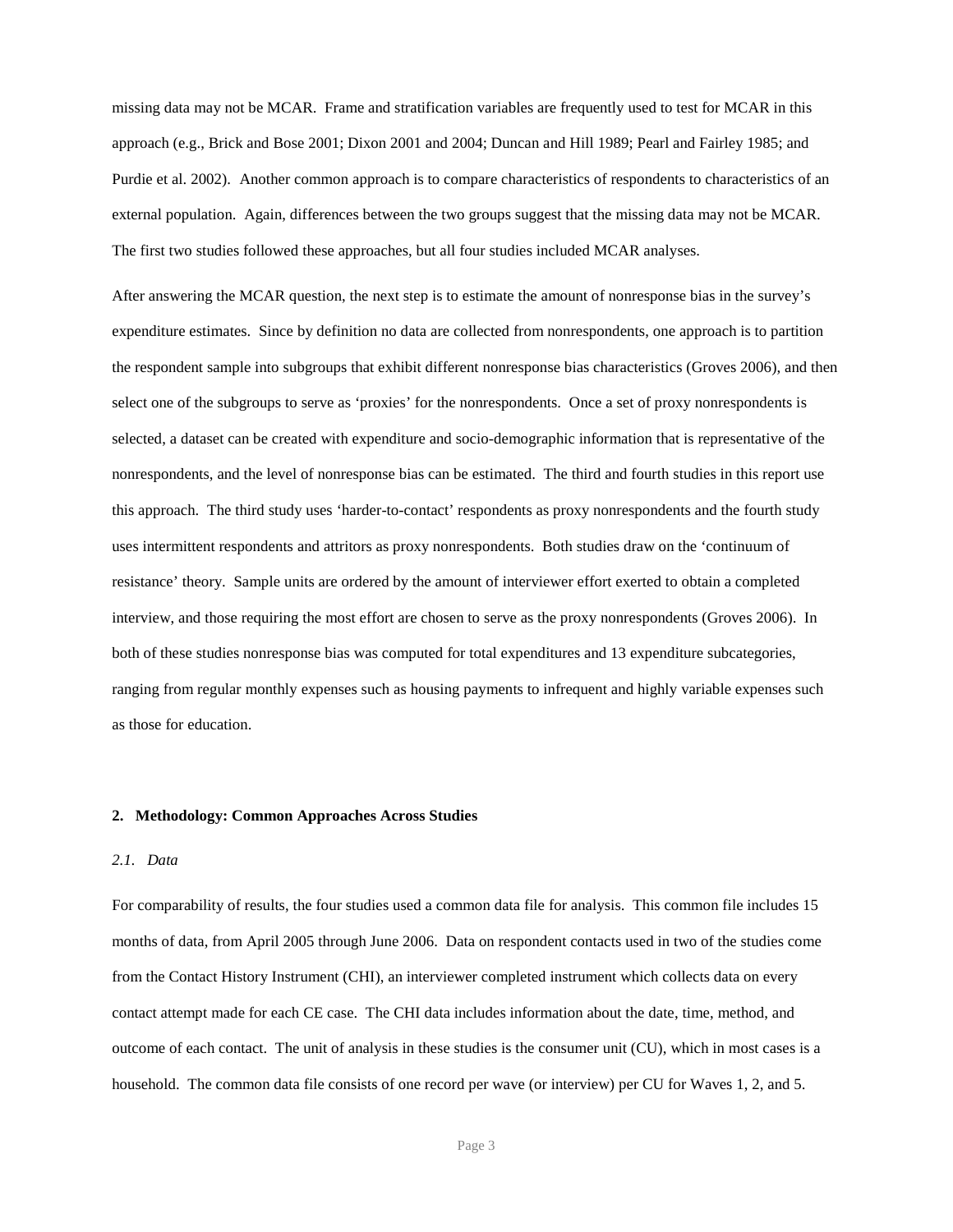Waves three and four were excluded for simplicity, and with the expectation that any bias found would be consistent in these waves.

In each record, there were CU-level variables as well as variables for respondent characteristics. In the event of a noninterview, the respondent characteristics were missing except for interviewer-recorded values on member race, CU size, and housing tenure. These interviewer-recorded values are often based on speaking to neighbors or from the interviewer's inference. The sample size of the common data file is shown in Table 1.

|       |                        | Type A Noninterview | Total          |                       |       |                   |
|-------|------------------------|---------------------|----------------|-----------------------|-------|-------------------|
| Wave  | Completed<br>Interview | Refused             | No one<br>Home | Temporarily<br>Absent | Other | Eligible<br>Cases |
|       | 9.795                  | 1,640               | 459            | 166                   | 391   | 12,451            |
| 2     | 9.432                  | 2,017               | 407            | 138                   | 378   | 12,372            |
| 5     | 9,547                  | 2,225               | 279            | 100                   | 354   | 12,505            |
| Total | 28,774                 | 5,882               | 1,145          | 404                   | 1.123 | 37,328            |

Table 1. Sample size of common data file by wave

Records for other CU members were added to the common data file for member-level analyses in the second study, 'Comparison of the Characteristics of CE Respondents to External Data.'

Variables collected in the CHI were added to the common data file for analysis in the third study, 'Harder-to-Contact Respondents as Proxies for Nonrespondents.' These variables provide information about the number of times an interviewer contacted the CU prior to completing the interview.

Several studies required Wave 1 demographic data. Since Wave 1 is primarily a bounding interview and is not used in published estimates, the data are not subjected to the regular cleaning, editing, and variable creation activities that are performed on data in Waves 2 through 5. To use these data in the common data file, Wave 1 demographics were processed following the production specifications used in Waves 2 through 5. Slight modifications were necessary for race and housing tenure (owner or renter) variables. The values for race and housing tenure created for this series of studies were tested against those generated from production data for Waves 2 through 5. For each wave,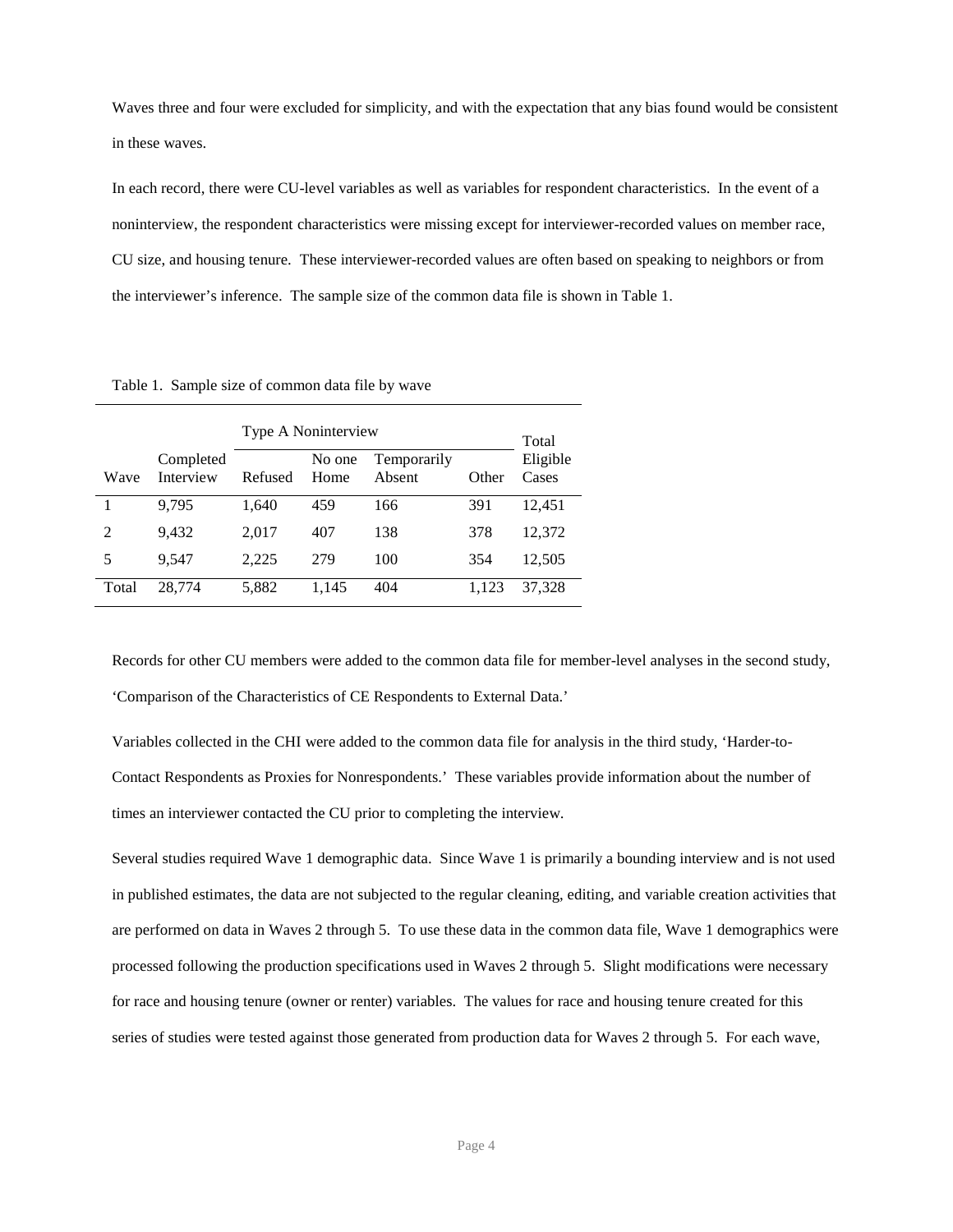the match rates between the created code and the production code for race and tenure were over 99%, while the match rates for the size of the CU ranged from 85% to 89%.

## *2.2. Weighting*

The CE's sample design is a nationwide probability sample of addresses. The selection of addresses for the survey begins with the definition and selection of geographic areas called "primary sampling units" (PSUs), which are small groups of contiguous counties. CE's sample in 2006 consisted of 91 PSUs randomly selected to represent the entire nation. Within each of these PSUs a systematic sample of addresses is drawn*.* Most addresses consist of one CU, but some addresses have more than one CU. Each interviewed CU represents itself as well as other CUs and therefore must be weighted to properly account for all CUs in the population. The U.S. Census Bureau selects the sample and provides the base weights, which are the inverse of the CU's probability of selection. A Primary Sampling Unit (PSU) is a geographic area of several connected counties. The average number of counties in a PSU is five. Each CU in a PSU has the same base weight. BLS makes three types of adjustments to the base weights: an adjustment if the field representative finds multiple housing units where only a single housing unit was expected, a noninterview adjustment; and a calibration adjustment. These weight adjustments are made to each individual CU. The noninterview adjustment accounts for nonresponse by increasing the weight of the respondents in sociodemographic classes that are associated with nonresponse. Calibration adjusts the weights to Census population controls in order to account for frame under-coverage. The noninterview and calibration adjustments are more significant than the adjustment for multiple housing units.

All of the studies use base weights. The two proxy nonrespondent studies and the study comparing response rates across subgroups only used base-weighted data, but the study comparing CE respondents to external data study used all three weights (base weights, noninterview adjustment weights, and the final calibration weights).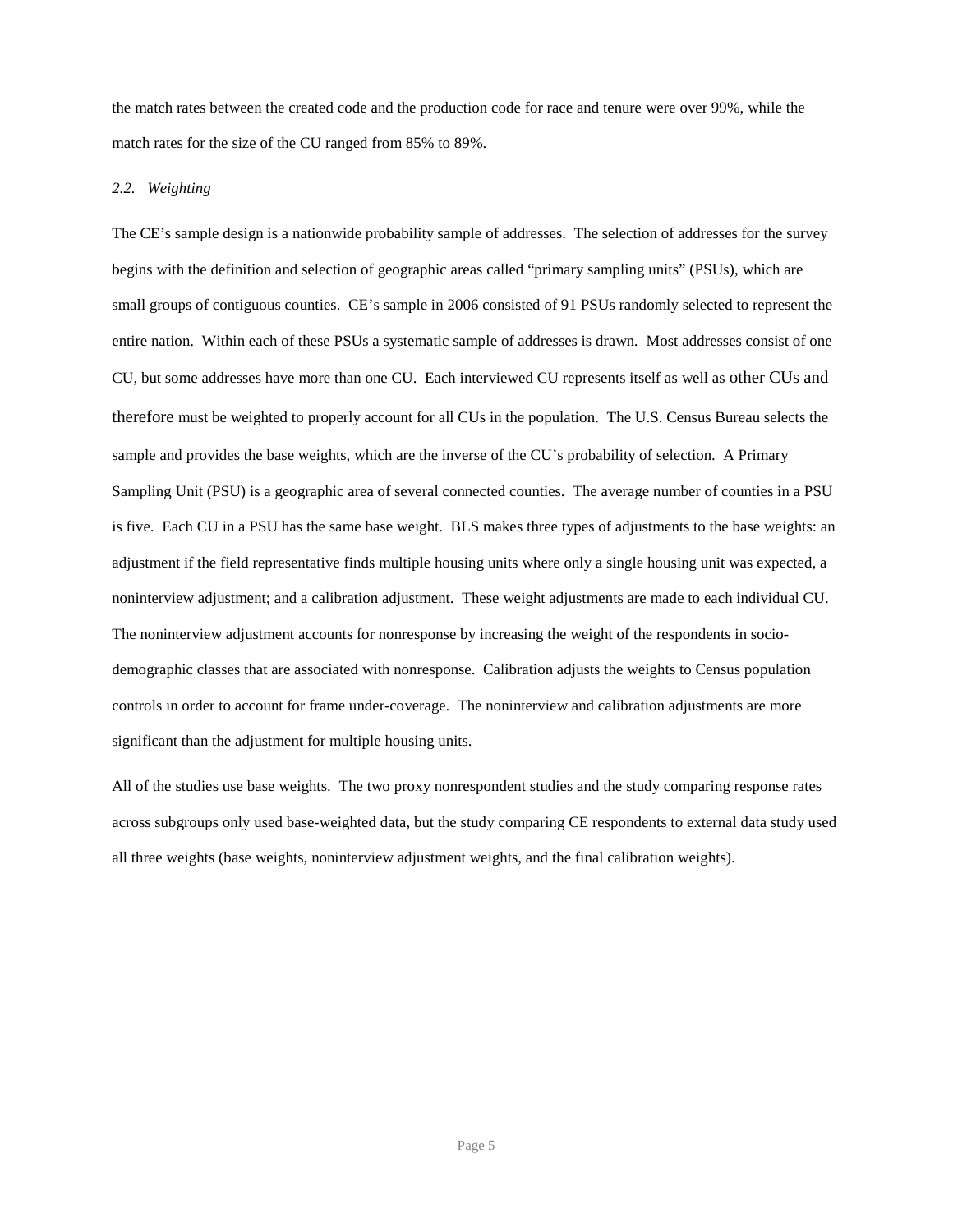### *2.3. Relative Nonresponse Bias Equation*

For the estimates of nonresponse bias in the two proxy nonrespondent studies, relative nonresponse bias was computed instead of an estimate of nonresponse bias. The reason is that the dollar amounts vary substantially across expenditure categories; thus, making comparisons among them difficult. Relative nonresponse bias is a more appropriate statistic for comparisons across categories. The following formula was used to compute relative nonresponse bias, denoted as  $\text{Re }lBias(\overline{Z}_R)$ , in the base-weighted sample mean:

Re*IBias* 
$$
(\overline{Z}_R)
$$
 =  $\frac{B(\overline{Z}_R)}{\overline{Z}_T} = \frac{\overline{Z}_R - \overline{Z}_T}{\overline{Z}_T} = \left(\frac{N_{NR}}{N}\right) \left(\frac{\overline{Z}_R - \overline{Z}_{NR}}{\overline{Z}_T}\right)$  (1)

*where:*

 $B(\overline{Z}_{R})$  is the nonresponse bias in the base-weighted respondent sample mean;

- $Z<sub>R</sub>$  is the base-weighted respondent mean of expenditures;
- $Z<sub>r</sub>$  is the base-weighted all CU mean of expenditures;

 $Z_{\scriptscriptstyle NR}$  is the base-weighted proxy nonrespondent mean of expenditures;

- $N_{_{NR}}$  is the base-weighted number of proxy nonrespondent CUs; and
- is the base-weighted total number of CUs. *N*

#### *2.4. Variance Estimation*

CE uses Balanced Repeated Replication (BRR) to calculate variance estimates. In this method, the PSUs are divided into 43 strata and the sample units within each stratum randomly assigned to one of two half samples. The full sample variance is calculated using the calibration-adjusted weights from completed interviews (Wolter 1985). There are several issues in using BRR in this project. Any change, addition or deletion, of consumer units requires re-estimating the noninterview and calibration adjusted weights. In addition, calibration weights are not calculated for Type A noninterviews, which occur when no interview is completed at an occupied eligible housing unit. The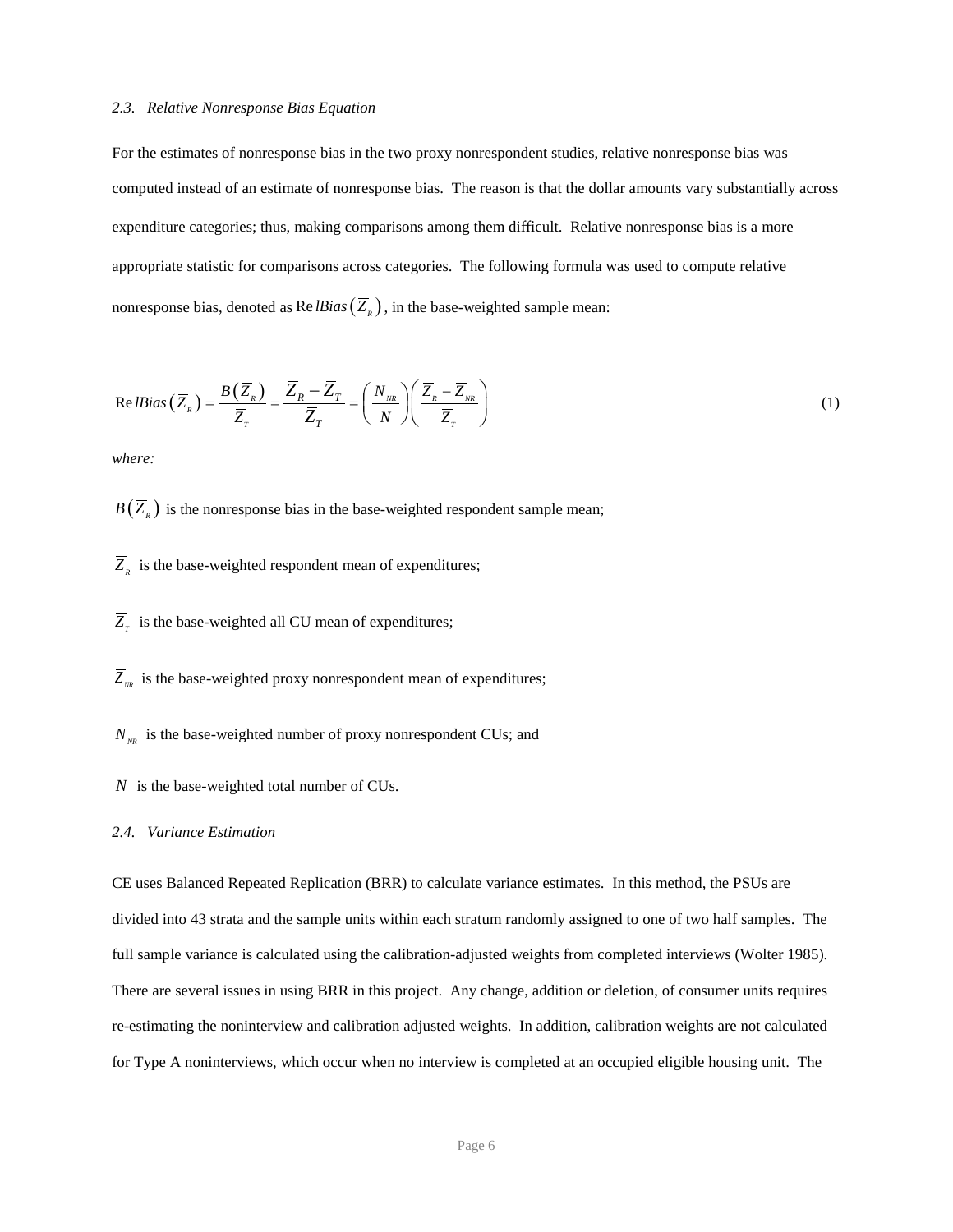information collected from Type A Interviews is used to calculate the nonresponse adjusted weights for completed interviews. Therefore, in this project, estimates of means and frequencies were made using two procedures from SAS<sup>®</sup>9, designed for complex surveys, PROC SURVEYMEANS and SURVEYFREQ.

The variance for relative nonresponse bias does not have a closed-form solution, so an estimate was calculated for each expenditure category using the random groups method (Wolter 1985). With the number of random groups equal to 10, the variance formula is as follows:

$$
\text{var}_{r_{g}}\left(\tilde{\theta}_{j}\right) = \frac{1}{10(10-1)}\sum_{k=1}^{10}\left(\hat{\theta}_{k,j} - \tilde{\theta}_{j}\right)^{2} \tag{2}
$$

*where:*

 $\hat{\overline{Z}}_{k,k,j}$  is the respondent sample mean on expenditure category j for random group k;

 $\hat{\overline{Z}}_{r,k,j}$  is the total sample mean on expenditure category j for random group k;

$$
\hat{\theta}_{k,j} = \frac{\hat{\overline{Z}}_{R,k,j} - \hat{\overline{Z}}_{T,k,j}}{\hat{\overline{Z}}_{T,k,j}}
$$
 is the relative bias on expenditure category j for random group k; and

 is the average of the relative bias on expenditure category j over all 10 random groups. 10  $\frac{1}{1}$   $\frac{1}{k}$ ,  $\frac{1}{\alpha} \sum_{i=1}^{n} \hat{\theta}$  $\frac{1}{k}$  **10**  $\sum_{k=1}^{k}$   $\binom{k}{k}$  $\theta = \rightarrow \theta$  $\widetilde{\theta}_j = \frac{1}{10} \sum_{k=1}^{\infty}$ 

## *2.5. Significance Test*

A 95% confidence interval of the relative nonresponse bias of expenditures was computed as follows:

$$
\hat{\theta}_{j} \pm t_{g,0.975} \cdot \sqrt{\text{var}_{r_{g}}\left(\tilde{\theta}_{j}\right)}
$$
\n(3)

*where:*

$$
\hat{\theta}_j = \frac{\hat{\overline{Z}}_{k,j} - \hat{\overline{Z}}_{T,j}}{\hat{\overline{Z}}_{T,j}}
$$
 is the full sample estimate of the relative nonresponse bias on expenditure category j;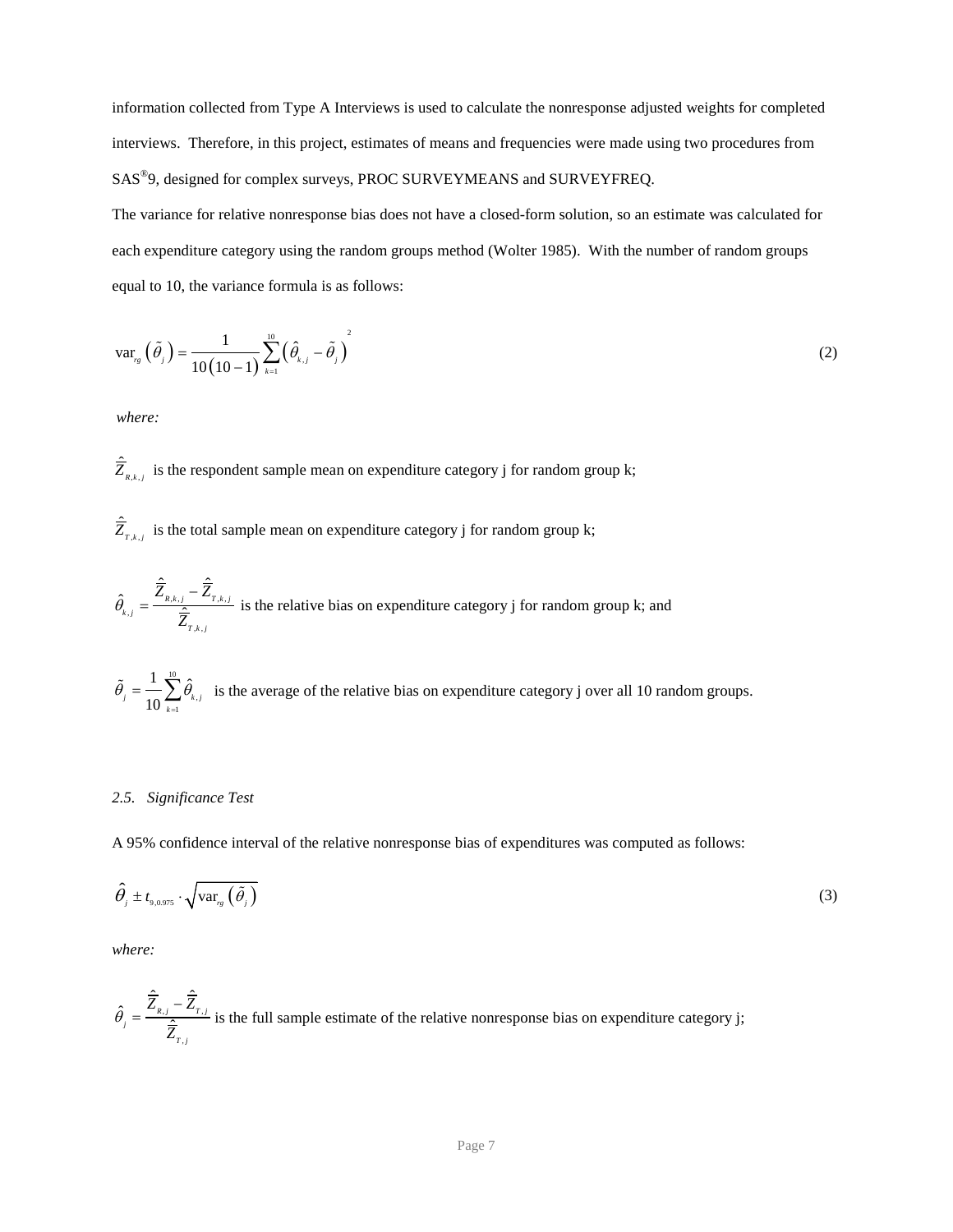$t_{9,0.975}$  is the 97.5<sup>th</sup> percentile of a t-distribution with 9 degrees of freedom; and

 $var_{\mathfrak{g}}(\tilde{\theta}_j)$  is the random groups variance estimator described above.

### *2.6*. *Categorical Data*

We compared respondents and proxy nonrespondents on categorical socio-demographic characteristics. For these comparisons, the test statistic was the adjusted Rao-Scott chi-square, a modified version of the Pearson chi-square, which accounts for the complex sample design (SAS Institute Inc. 2004). The null hypothesis for the two-way comparisons in our analyses is that there is no association between response status and subgroup. The null hypothesis for the two-way comparisons in our analyses is that there is no association between response status and subgroup. The null hypothesis for the one-way comparisons is that the respondent distribution for a characteristic from the CE is statistically equivalent to the corresponding distribution for the population obtained from the ACS.

### *3***. Individual Studies**

#### *3.1. Comparison of Response Rates Across Subgroups*

This study examined the response rates among socio-demographic subgroups that could be identified for both respondents and nonrespondents. The goal was to determine whether the survey's respondents and nonrespondents had the same socio-demographic characteristics. The subgroups analyzed were: region of the country (Northeast, Midwest, South, West), 'urbanicity' (urban, rural), type of PSU, housing tenure (owner or renter), and housing values for owners and renters.

Base-weighted response rates were calculated for these subgroups separately for Waves 1, 2, and 5 of the survey. They answer the question "What percent of the survey's target population do the respondents represent?" Baseweighted response rates are defined as the sum of base-weighted interviewed units divided by the sum of baseweighted interviewed units plus the units with Type A noninterviews.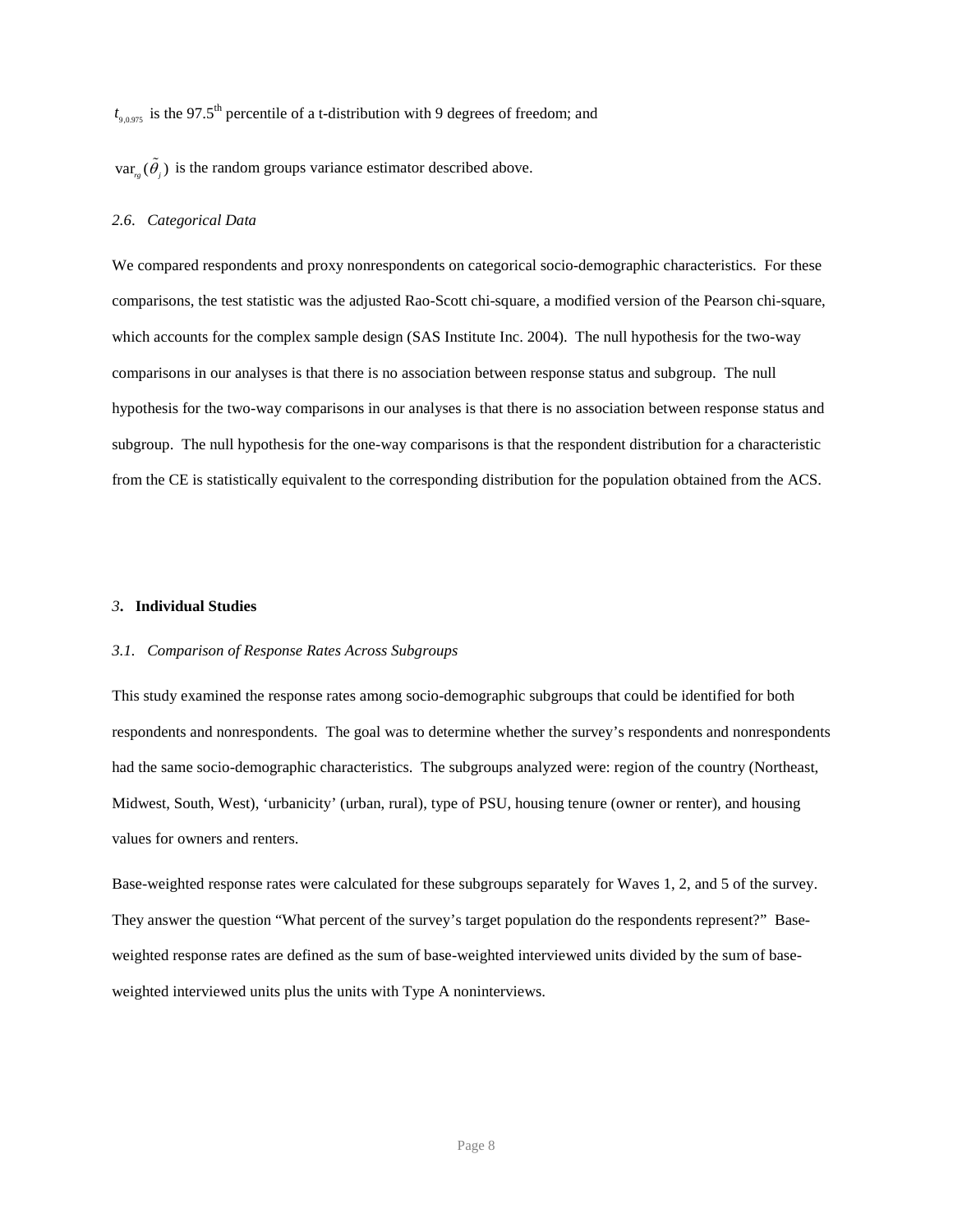Base-weighted response rate 
$$
= \frac{\sum_{i} w_{i} I_{i}}{\sum_{i} w_{i} (I_{i} + A_{i})}
$$
(4)

*where:*

 $w_i$  = base weight for the i<sup>th</sup> consumer unit (CU);

 $I_i = 1$  if the i<sup>th</sup> CU is a completed interview, and 0 otherwise; and

 $A_i = 1$  if the i<sup>th</sup> CU is a Type A noninterview, and 0 otherwise.

Ideally, for this type of analysis, there should be no missing values for the subgroups of interest. Missing values may distort the response rates within a subgroup, especially if the cases with missing values differ from the complete cases. Therefore, this analysis was restricted to subgroups with no missing values for all the eligible cases. The available variables were primarily geographic frame variables. Most likely, other variables also contribute to response propensity.

Table 2 shows the weighted response rates for the subgroups in Waves 1, 2, and 5. For each subgroup, the sample size and response rate are given by wave. The results show that response rates differ within all of the subgroups examined. In particular, statistically significant differences (p<0.05) were found in the following pairwise comparisons within the subgroups:

- across the regions, CUs in the Northeast and West have lower response rates than those in the Midwest and South;
- across the types of PSU, CUs in metropolitan Core Based Statistical Areas (CBSAs) with a population of more than 2 million people have lower response rates than those in other types of PSUs;
- renters in the third and fourth housing value quartiles have lower response rates than renters in the first and second quartiles in the unit and area frames, with a similar trend among homeowners; and
- CUs in urban areas have lower response rates than those in rural areas.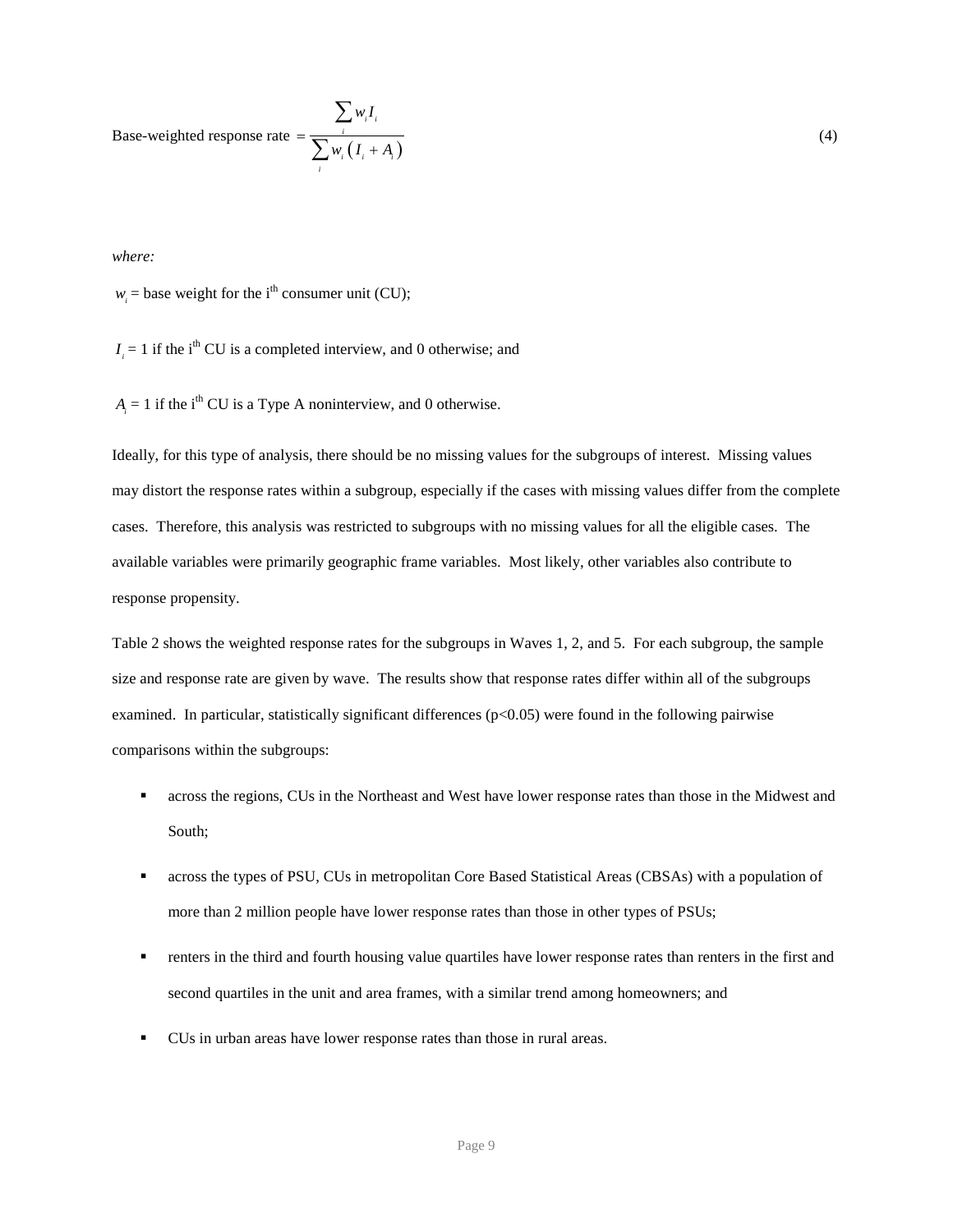In general, response rate differences within the subgroups suggest that the data are not MCAR because the respondent and nonrespondent CUs are not simple cross sections of the original sample.

Although there is evidence of an association between housing tenure and survey participation, there were no statistically significant differences between the pair-wise comparisons of owners and renters in Waves 2 and 5. Respondents who do not own or rent their homes had significantly higher response rates, though the number of these 'other' respondents is very small. These findings generally held across Waves 1, 2, and 5.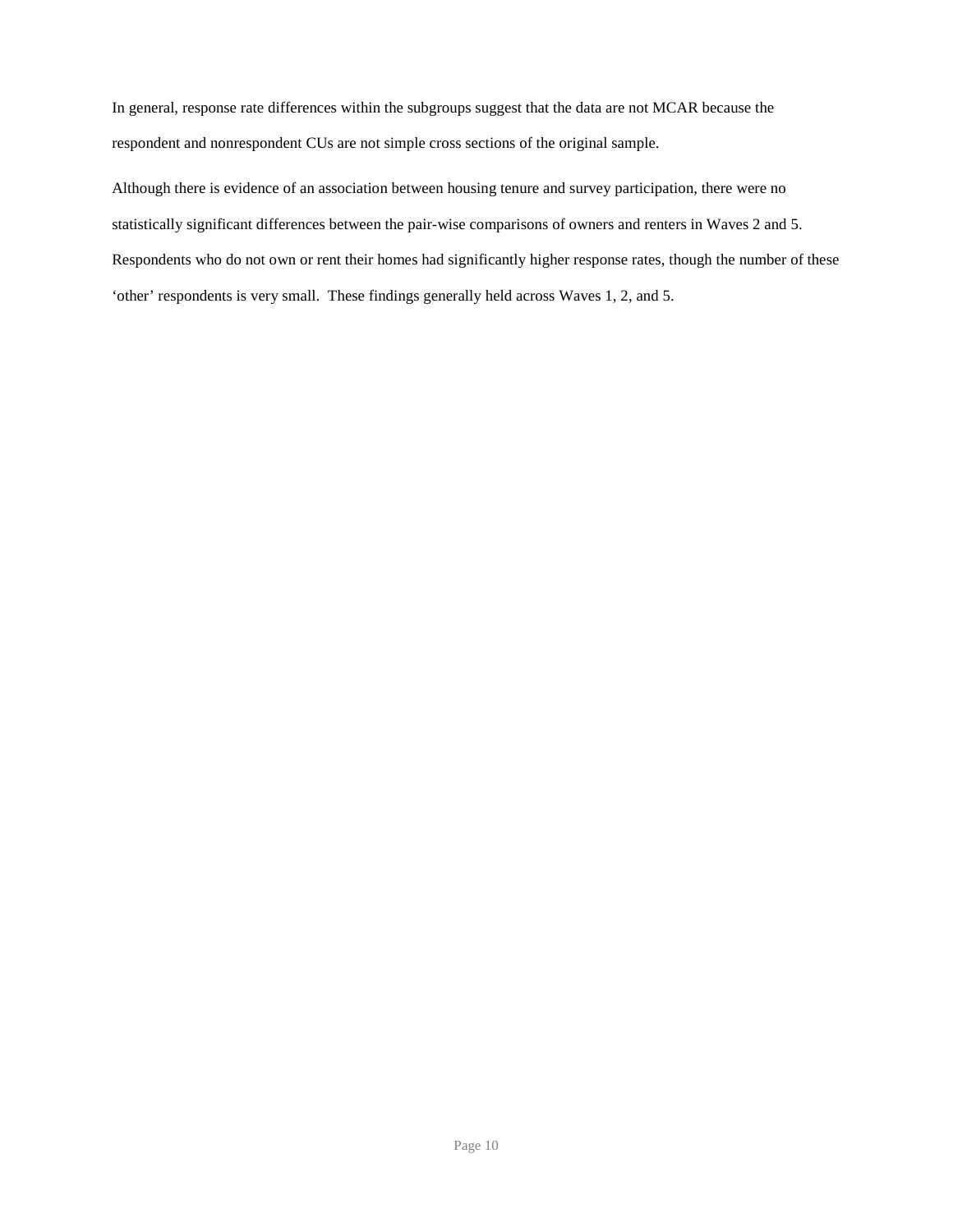| Table 2. Subgroup response rates by wave, CE |  |  |  |
|----------------------------------------------|--|--|--|
|                                              |  |  |  |

|                                           | Wave 1      |          |             | Wave 2   |        | Wave 5   |  |
|-------------------------------------------|-------------|----------|-------------|----------|--------|----------|--|
|                                           |             | Response |             | Response |        | Response |  |
| Subgroup                                  | $\mathbf n$ | Rate %   | $\mathbf n$ | Rate %   | n      | Rate %   |  |
| Overall                                   | 12,451      | 78.9     | 12,372      | 76.4     | 12,505 | 76.5     |  |
| Region <sup>1,2,5</sup>                   |             |          |             |          |        |          |  |
| Northeast                                 | 2,468       | 75.1     | 2,468       | 74.8     | 2,332  | 73.8     |  |
| Midwest                                   | 2,871       | 81.2     | 2,841       | 78.6     | 2,875  | 78.0     |  |
| South                                     | 4,116       | 80.3     | 4,086       | 77.1     | 4,038  | 79.4     |  |
| West                                      | 2,996       | 77.4     | 2,977       | 74.5     | 3,260  | 72.8     |  |
| Type of $PSU^{1,2,5}$                     |             |          |             |          |        |          |  |
| A Metropolitan $CBSAs > 2$ million people | 6,197       | 75.7     | 6,127       | 73.5     | 6,462  | 73.4     |  |
| $X$ Metropolitan CBSAs < 2 million        | 4,326       | 81.2     | 4,355       | 78.9     | 4,135  | 79.6     |  |
| Y Micropolitan CBSAs                      | 1,308       | 83.1     | 1,286       | 79.6     | 1,304  | 79.6     |  |
| Z Non-CBSA ('rural') areas                | 620         | 80.9     | 604         | 78.0     | 604    | 77.0     |  |
| Unit and Area Frames                      |             |          |             |          |        |          |  |
| Housing value - Renters <sup>1,2,5</sup>  |             |          |             |          |        |          |  |
| Quartile 1-2                              | 1,947       | 80.4     | 1,901       | 79.2     | 1,241  | 78.4     |  |
| Quartile 3-4                              | 1,891       | 76.0     | 1,910       | 75.0     | 1,171  | 74.6     |  |
| Housing value - Homeowners <sup>2,5</sup> |             |          |             |          |        |          |  |
| Quartile 1-2                              | 4,228       | 79.8     | 4,239       | 77.2     | 2,869  | 78.3     |  |
| Quartile 3-4                              | 3,399       | 78.7     | 3,406       | 75.2     | 2,191  | 75.1     |  |
| Urbanicity $l^{1,2,5}$                    |             |          |             |          |        |          |  |
| Urban                                     | 10,217      | 78.2     | 10.159      | 75.9     | 10,054 | 75.7     |  |
| Rural                                     | 2,234       | 81.4     | 2,213       | 78.6     | 2,451  | 79.4     |  |
| Housing tenure $*^{2,5}$                  |             |          |             |          |        |          |  |
| Owner                                     | 6,446       |          | 8,395       | 75.8     | 8,515  | 76.2     |  |
| Renter                                    | 3,071       |          | 3,872       | 77.3     | 3,908  | 77.0     |  |
| Other                                     | 93          | $-$      | 105         | 92.6     | 82     | 88.4     |  |

Other 93 -- 105 92.6 82 88.4<br>
<sup>1, 2, 5</sup> Indicates a statistically significant difference (p<0.05) was found for the computed Rao-Scott adjusted chi-square statistic for the test of no association between survey participation and subgroup in Waves 1, 2, and 5, respectively.

\* Wave 1 response rates for housing tenure are not displayed due to missing values.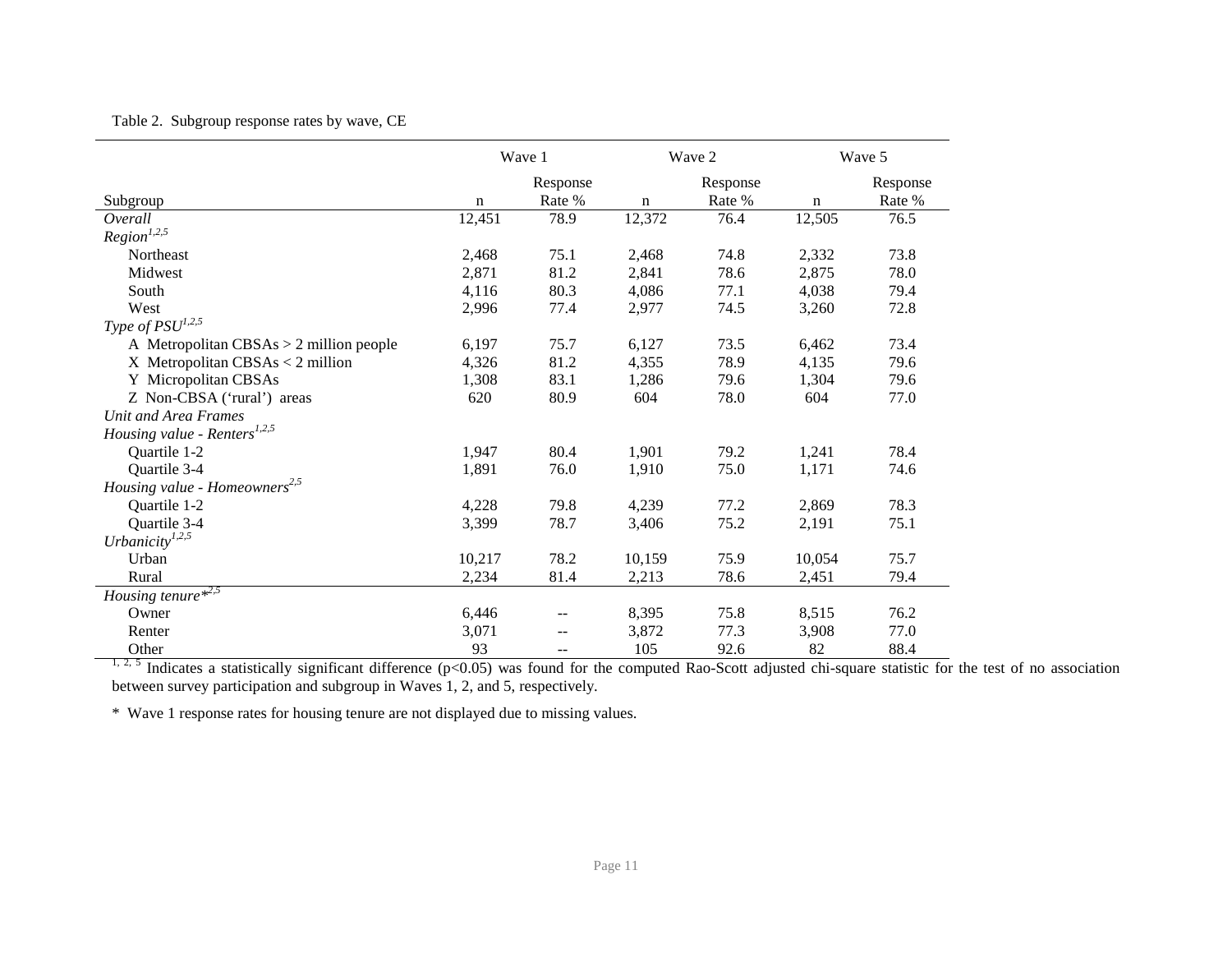### *3.2. Comparison of CE Respondents to External Data*

Another common approach to analyzing nonresponse is to compare the distribution of socio-demographic characteristics of respondents to that of a recent census or other 'gold standard' survey (Groves 2006). A 'gold standard' survey is one whose estimates are considered very accurate. Any significant differences between CE and the census or 'gold standard' survey suggest that respondents in CE are not representative of the target population, and thus the missing data in the CE are probably not MCAR.

The 'gold standard' survey chosen for this study was the 2005 American Community Survey (ACS). The ACS satisfied three important criteria: its estimates are considered to be very accurate; it has key socio-demographic variables available; and it was conducted in a time period very close to that which was used to analyze the CE. The ACS is a mandatory survey with a response rate of 97% and a coverage rate of 95% (Census Bureau 2006). The ACS data used in this study were obtained from published tables on the Census website.

CE data were weighted three ways for comparisons with the ACS: with base weights, noninterview adjustment weights, and final calibration weights. Comparisons were made for all three stages of weighting. Since all of CE's weights are CU-level weights and all of the ACS's weights are person-level weights, we made the results of the two surveys comparable by deriving frequency distributions for person-level characteristics in the CE from CU-level weights.

Table 3 presents a comparison of the distribution of selected respondent socio-demographic characteristics between CE and the ACS. The variables compared were: gender, age, race, educational attainment, household size, tenure, the number of rooms in the dwelling unit, housing value, rent, and CU income. Statistically significant differences  $(p<0.05)$  were found between the two distributions for all comparisons and all types of weighting with only two exceptions: calibration-weighted age and housing.

In addition to the different respondent characteristics, several other factors may contribute to making the differences statistically significant**.** First, the extremely large sample sizes make statistical significance likely even if the differences are not substantively meaningful. Second, CE and the ACS collect data differently. The two surveys use different data collection modes, and they use different question wording. As a result, the validity of the comparison to the ACS is limited by the extent to which the survey designs are truly comparable. Third, each CU was treated independently even though a CU can appear multiple times in the data if the CU participates in more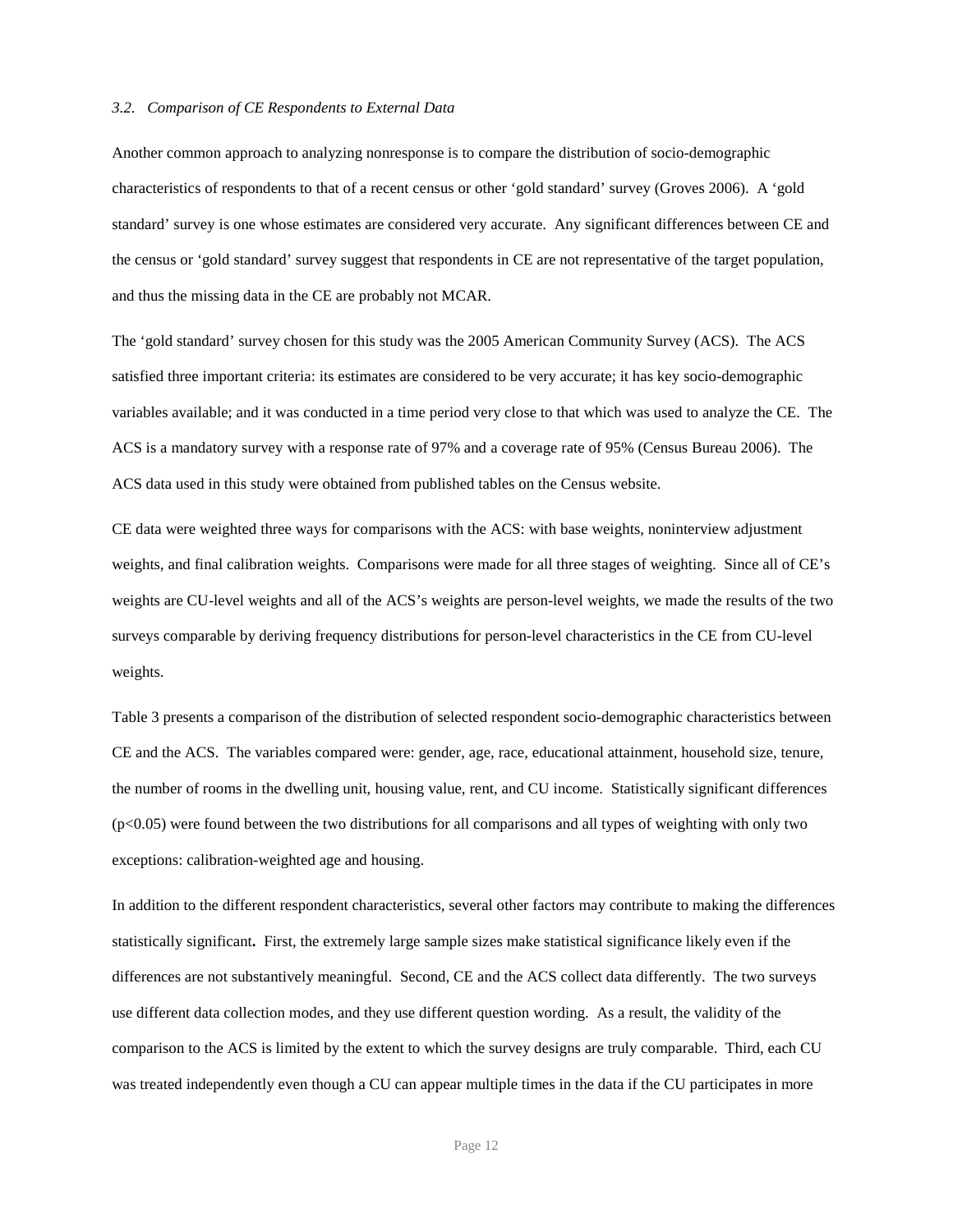than one wave of the survey. This also has the potential to artificially magnify the differences between the demographic distributions of CE and the ACS.

The majority of the percentages shown in Table 3 had differences smaller than six percentage points, meaning that CE and ACS distributions are very similar on these variables. However, larger differences were found for race and rent: there were higher percentages of whites and higher percentages of monthly rents under \$500 among Interview Survey respondents than among ACS respondents, indicating that the Interview data are probably not MCAR. In short, the first study found that the data are not MCAR, and this study provided further evidence to substantiate that conclusion.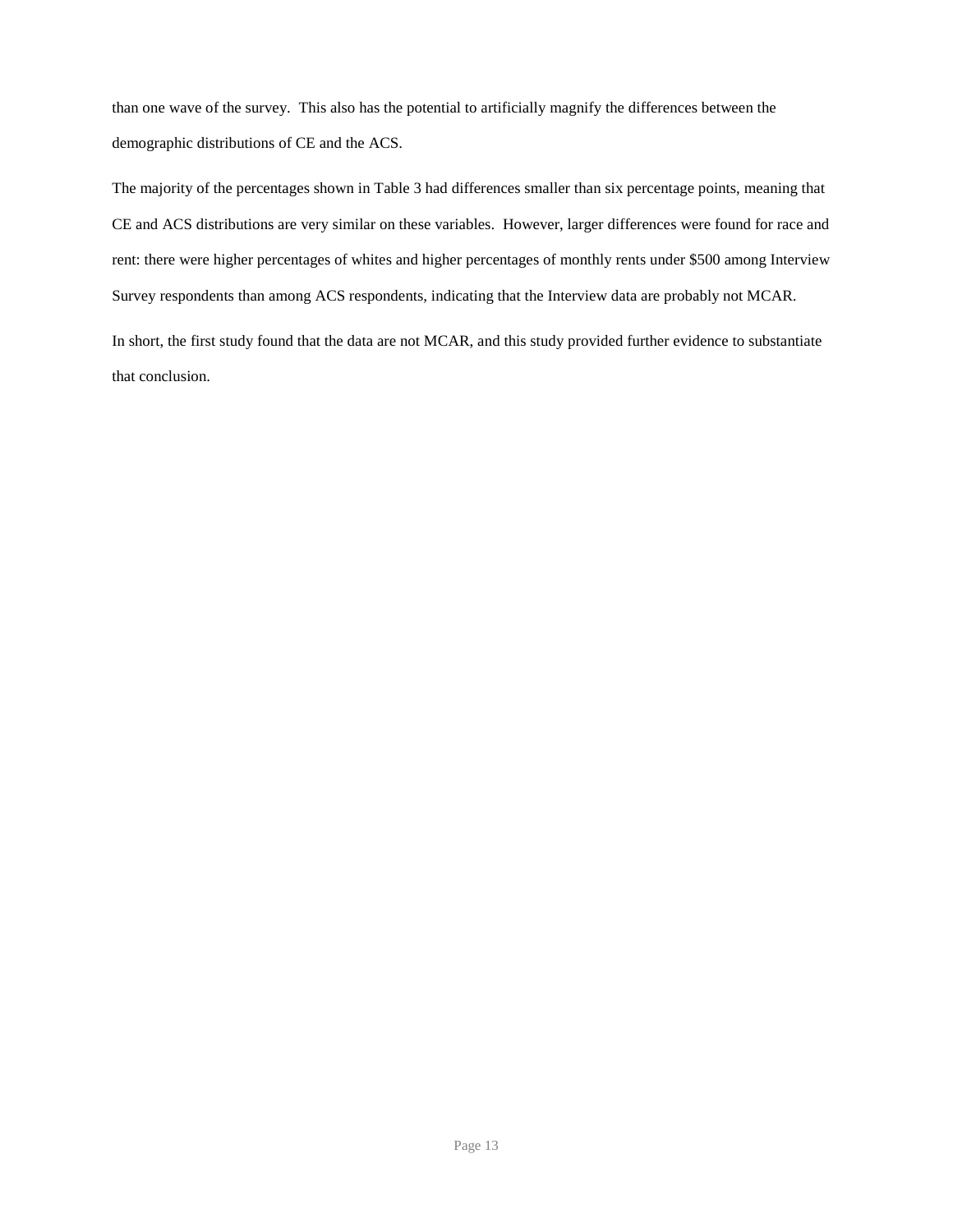|                                     |            |          | CE Interview  |              |                                                          |           |          | CE Interview  |              |
|-------------------------------------|------------|----------|---------------|--------------|----------------------------------------------------------|-----------|----------|---------------|--------------|
|                                     |            | Base-    | Noninterview- | Calibration- |                                                          |           | Base-    | Noninterview- | Calibration- |
|                                     | <b>ACS</b> | Weighted | Weighted      | Weighted     |                                                          | $\rm ACS$ | Weighted | Weighted      | Weighted     |
| Gender $(\frac{9}{6})^{1,2,3}$      |            |          |               |              | Number of rooms in dwelling unit $(\frac{6}{9})^{1,2,3}$ |           |          |               |              |
| Male                                | 49.0       | 48.2     | 48.2          | 48.2         |                                                          | 1.0       | 1.0      | 1.0           | 1.1          |
| Female                              | 51.0       | 51.8     | 51.8          | 51.8         | $\sqrt{2}$                                               | 3.2       | 2.0      | 2.0           | 2.1          |
| Age $(\%)^{1,2}$                    |            |          |               |              | $3-4$                                                    | 26.9      | 22.8     | 23.0          | 23.6         |
| Under age 25                        | 34.5       | 35.4     | 34.4          | 34.8         | $5-6$                                                    | 40.8      | 39.5     | 39.4          | 39.5         |
| 25-34                               | 13.5       | 12.4     | 12.2          | 13.4         | $7 - 8$                                                  | 20.2      | 24.0     | 23.9          | 23.5         |
| 35-44                               | 15.0       | 14.7     | 14.6          | 14.7         | $9+$                                                     | 8.0       | 10.7     | 10.6          | 10.3         |
| 45-54                               | 14.6       | 14.3     | 14.5          | 14.5         | Owner occupied housing value $(\frac{6}{2})^{1,2,3}$     |           |          |               |              |
| 55-64                               | 10.5       | 10.7     | $11.1\,$      | 10.5         | $<$ \$50,000                                             | 9.1       | 7.5      | 7.4           | 7.6          |
| 65-74                               | 6.4        | 6.7      | 7.1           | 6.3          | \$50,000 to \$99,999                                     | 18.1      | 16.2     | 16.3          | 16.5         |
| 75 and over                         | 5.7        | 5.8      | 6.1           | 5.7          | \$100,000 to \$149,999                                   | 17.4      | 16.6     | 16.7          | 16.8         |
| Race $(\%)^{1,2,3}$                 |            |          |               |              | \$150,000 to \$199,999                                   | 13.7      | 14.2     | 14.4          | 14.4         |
| White                               | 74.8       | 82.3     | 83.3          | 81.4         | \$200,000 to \$299,999                                   | 15.1      | 17.2     | 17.0          | 17.0         |
| <b>Black</b>                        | 12.5       | 11.4     | 10.4          | 12.5         | \$300,000 to \$499,999                                   | 15.4      | 16.6     | 16.6          | 16.5         |
| Other                               | 12.7       | 6.3      | 6.3           | 6.1          | \$500,000 to \$999,999                                   | 9.3       | 9.6      | 9.5           | 9.3          |
| Education attainment* $(%)^{1,2,3}$ |            |          |               |              | $$1,000,000+$                                            | 2.0       | 2.1      | 2.1           | 2.0          |
| Less than high school               | 15.8       | 16.3     | 16.1          | 16.0         | Monthly rent $(\%)^{1,2,3}$                              |           |          |               |              |
| High school graduate                | 29.6       | 28.1     | 28.0          | 28.0         | Less than \$500                                          | 20.5      | 38.7     | 38.5          | 38.4         |
| Some college/Assoc degree           | 27.5       | 28.1     | 28.1          | 28.3         | $500 - 750$                                              | 29.1      | 29.4     | 29.4          | 29.6         |
| College graduate                    | 27.2       | 27.4     | 27.7          | 27.7         | $750 - 1,000$                                            | 22.0      | 16.1     | 16.4          | 16.4         |
| Household size $(\%)^{1,2,3}$       |            |          |               |              | $1,000 - 1,500$                                          | 16.1      | 9.8      | 9.9           | 9.8          |
| 1 person                            | 27.1       | 28.2     | 29.3          | 29.4         | $1,500+$                                                 | 6.3       | 4.2      | 4.3           | 4.2          |
| 2 persons                           | 33.3       | 31.9     | 32.6          | 31.9         | CU income $(\%)^{1,2,3}$                                 |           |          |               |              |
| 3 persons                           | 16.0       | 15.9     | 15.2          | 15.6         | $<$ \$10,000                                             | 8.7       | 10.3     | 10.2          | 10.4         |
| $4+$ persons                        | 23.6       | 24.1     | 22.9          | 23.1         | \$10,000 to \$14,999                                     | 6.2       | 7.6      | 7.6           | 7.6          |
| Housing tenure $(\%)^{1,2}$         |            |          |               |              | \$15,000 to \$24,999                                     | 12.0      | 12.6     | 12.6          | 12.6         |
| Owner                               | 66.9       | 68.0     | 68.8          | 67.4         | \$25,000 to \$34,999                                     | 11.5      | 14.3     | 14.3          | 14.3         |
| Renter                              | 33.1       | 32.0     | 31.2          | 32.6         | \$35,000 to \$49,999                                     | 15.1      | 15.1     | 15.2          | 15.2         |
|                                     |            |          |               |              | \$50,000 to \$74,999                                     | 18.9      | 16.4     | 16.4          | 16.5         |
|                                     |            |          |               |              | $$75,000+$                                               | 27.7      | 23.7     | 23.7          | 23.4         |

Table 3. A comparison of selected characteristics of respondents in the CE and the American Community Survey

<sup>1, 2, 3</sup> Indicates a statistically significant difference (p<0.05) was found for the computed Rao-Scott adjusted chi-square statistic for the test of no difference in  $\frac{23.7}{23.600}$ distributions between the ACS and the CE base-weighted, noninterview-weighted, and calibration-weighted, respectively

\* respondent age  $\geq 25$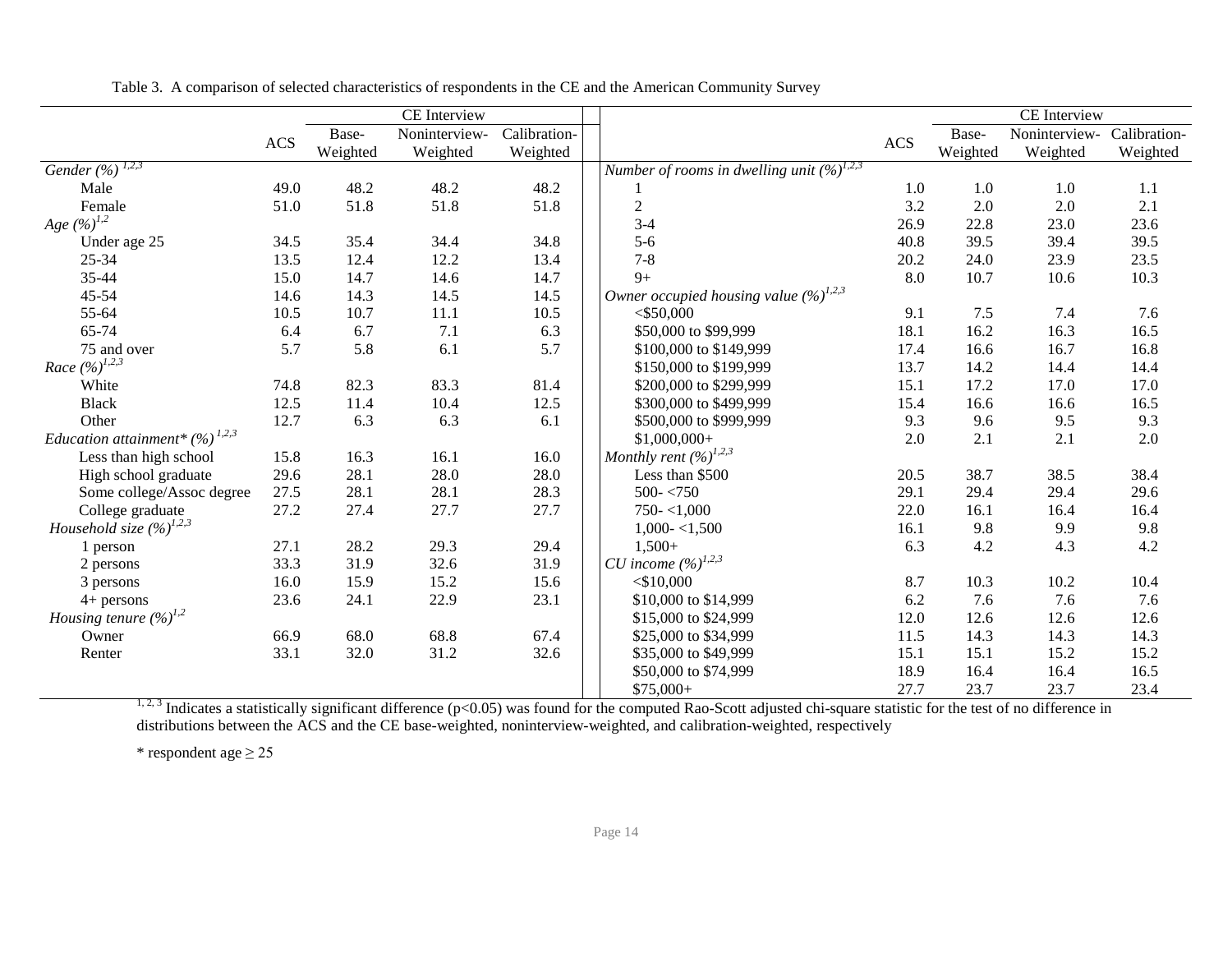### *3.3 'Harder-to-Contact' Respondents as Proxies for Nonrespondents*

The third study uses 'harder-to-contact' respondents as proxy nonrespondents. It draws on a theory known as the 'continuum of resistance' to identify appropriate respondents to serve as proxy nonrespondents. This theory suggests that sample units can be ordered across a continuum by the amount of interviewer effort exerted in order to obtain a completed interview (Groves 2006). This approach is limited by the extent that the proxy nonrespondents are like actual nonrespondents. Other studies (Lin and Schaeffer 1995) have suggested that there are significant differences between 'harder-to-contact' respondents and nonrespondents.

In past research, 'harder-to-contact' respondents were classified along the 'continuum of resistance' using the total number of contact attempts, the length of time the sample unit was in the field, and the last five percent of completed interviews (Bates and Creighton 2000; Traugott 1987; Lin and Schaeffer 1995; Ellis, Endo and Armer 1970). The weakness with these indicators is in attributing the contact difficulty to the correct party, the interviewer or the respondent. For instance, the interviewer's schedule or personal preferences for when to work on a case may affect the length of time the sample unit is in the field. Also, the total number of attempts may include scheduling appointments and other preliminary activities prior to actually attempting an interview.

Using data collected in the CHI, we defined respondents to be 'harder-to-contact' when over 45 percent of the contact attempts resulted in noncontacts. This cut-off for 'hard to contact' respondents was selected to yield a response rate slightly under 80 percent, which is similar to CE's actual response rate during the time period covered by the data. Also, this measure controls for some of the weaknesses cited above because it standardizes the amount of effort exerted by an interviewer to make contact across all sample units.

As an example, consider the contact history of a CU that had 6 contact attempts:

| <b>Contact attempt</b>                  | Classification |
|-----------------------------------------|----------------|
| 1. No one home                          | Noncontact     |
| 2. No one home                          | Noncontact     |
| 3. Got answering machine/service        | Noncontact     |
| 4. No one home                          | Noncontact     |
| 5. Respondent too busy, appointment set | Contact        |
| 6. Complete case – ready to transmit    | Contact        |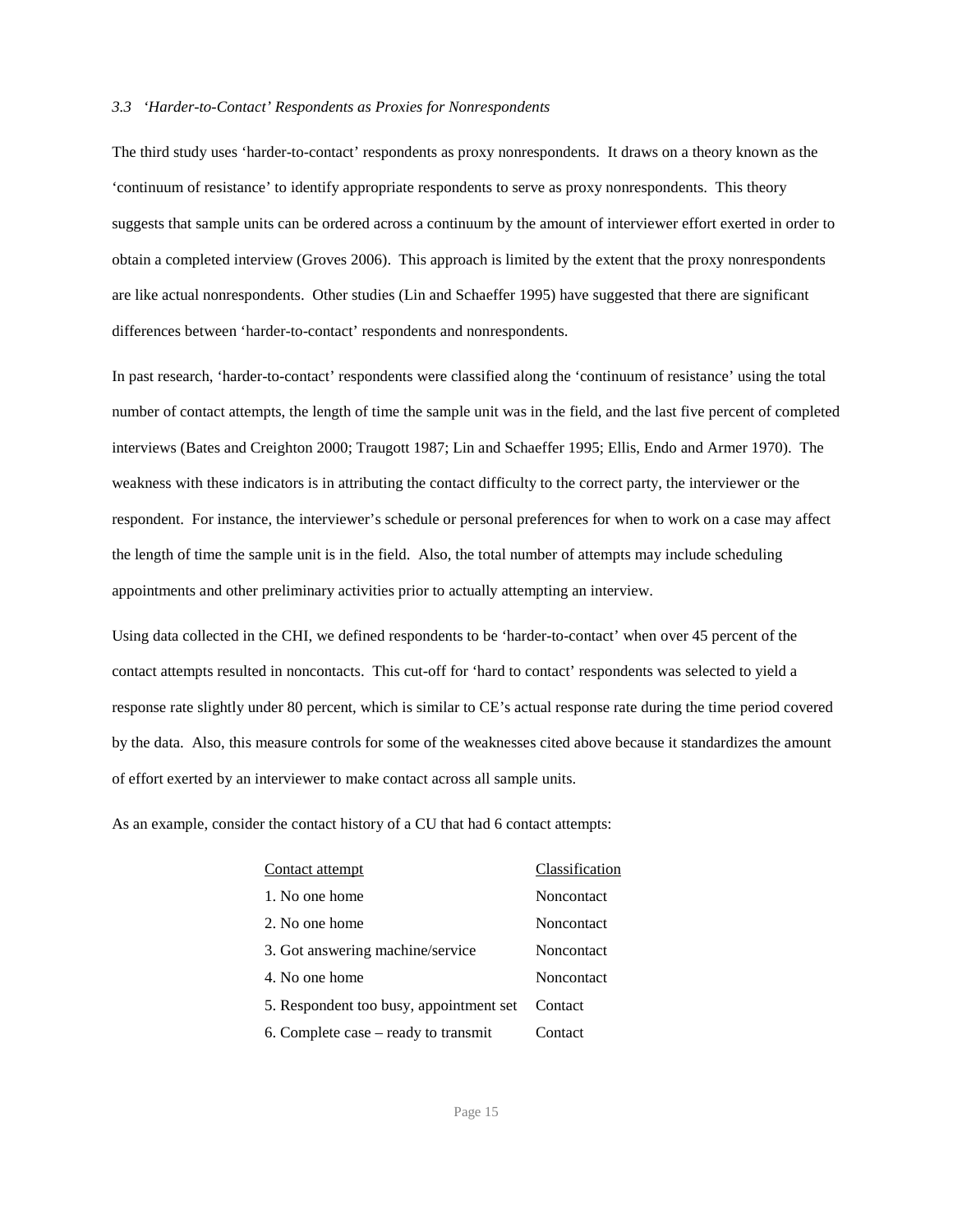In this example, 6 contact attempts were made, resulting in 2 contacts and 4 noncontacts, for a 67% noncontact rate. Since the noncontact rate is greater than 45%, this particular CU was classified as 'harder-to-contact.'

In this study respondents and proxy nonrespondents were compared at each wave of the survey on the following socio-demographic characteristics: gender, marital status, race/ethnicity, age, educational attainment, household tenure, Census Region (Northeast, Midwest, South and West), urbanicity (urban or rural) and CU size. Table 4 shows these comparisons. For example, in Wave 1 people who were 25-34 years old made up 15.1% of the respondents and 19.9% of the proxy nonrespondents. Differences such as this suggest that the data may not be MCAR with respect to some socio-demographic characteristics (respondent age, race, educational attainment, marital status, CU size, household tenure, and census region).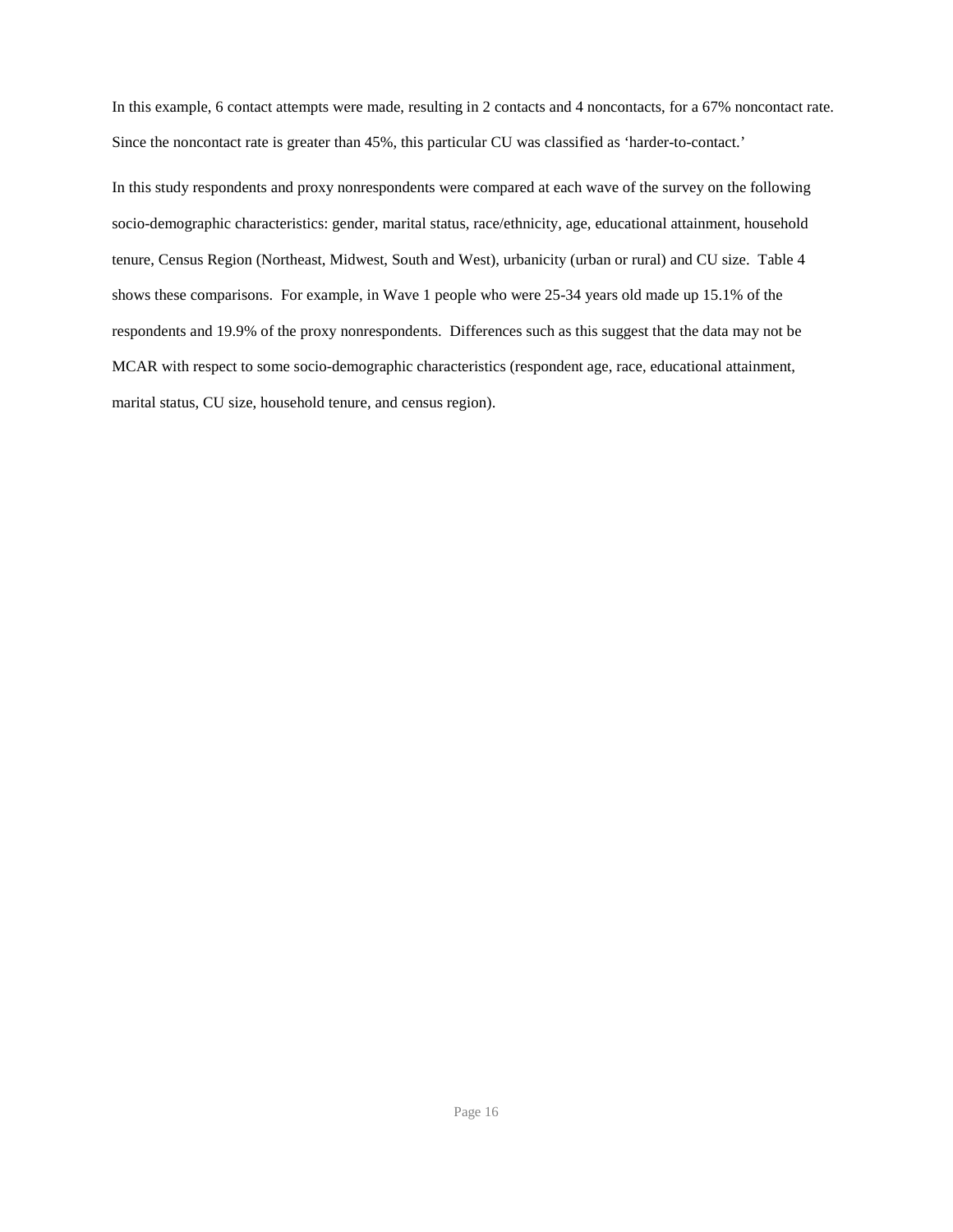|  |  |  | Table 4. Demographic characteristics of respondents and proxy nonrespondents ('harder-to-contact') in CE by wave |  |
|--|--|--|------------------------------------------------------------------------------------------------------------------|--|
|  |  |  |                                                                                                                  |  |

|                                          | Wave 1      |         | Wave 2      |         | Wave 5      |         |
|------------------------------------------|-------------|---------|-------------|---------|-------------|---------|
| Demographic Characteristic               | Respondents | Proxies | Respondents | Proxies | Respondents | Proxies |
| Gender (%)                               |             |         |             |         |             |         |
| Male                                     | 41.7        | 41.5    | 40.0        | 42.0    | 38.8        | 38.8    |
| Female                                   | 58.3        | 58.5    | 60.0        | 58.0    | 61.2        | 61.2    |
| Age $(\frac{6}{9})^{1, 2, 5}$            |             |         |             |         |             |         |
| Under age 25                             | 9.8         | 8.6     | 7.1         | 7.6     | 7.3         | 7.2     |
| 25-34                                    | 15.1        | 19.9    | 15.4        | 19.8    | 14.2        | 18.3    |
| 35-44                                    | 19.3        | 21.7    | 20.2        | 23.1    | 20.0        | 22.4    |
| 45-54                                    | 19.4        | 21.1    | 19.7        | 20.5    | 20.3        | 21.6    |
| 55-64                                    | 15.9        | 15.1    | 16.0        | 15.8    | 16.4        | 14.8    |
| 65-74                                    | 10.5        | $7.2\,$ | 11.1        | $7.5$   | 11.3        | 8.4     |
| 75 and over                              | 10.0        | 6.3     | 10.5        | 5.7     | 10.4        | 7.3     |
| Race $(\%)^1$                            |             |         |             |         |             |         |
| White                                    | 83.4        | 82.6    | 83.4        | 83.3    | 82.6        | 82.7    |
| <b>Black</b>                             | 11.1        | 12.6    | 11.2        | 11.5    | 11.4        | 12.3    |
| Other                                    | 5.5         | 4.8     | 5.4         | 5.2     | 6.0         | 5.0     |
| Educational Attainment $(\%)^{1, 2}$     |             |         |             |         |             |         |
| Less than high school                    | 15.1        | 14.1    | 15.5        | 13.1    | 15.3        | 13.9    |
| High school graduate                     | 25.7        | 23.9    | 26.1        | 25.1    | 26.1        | 27.2    |
| Some college or Associate's degree       | 32.1        | 32.0    |             | 33.4    | 32.0        | 30.2    |
|                                          | 27.2        |         | 31.2        |         |             |         |
| College graduate                         |             | 30.1    | 27.2        | 28.3    | 26.6        | 28.7    |
| Marital Status $(\frac{9}{6})^{1, 2, 5}$ |             |         |             |         |             |         |
| Not Married                              | 45.1        | 52.0    | 45.6        | 50.5    | 45.4        | 49.4    |
| Married                                  | 54.9        | 48.0    | 54.4        | 49.5    | 54.6        | 50.6    |
| CU Size $(\%)^{1, 2, 5}$                 |             |         |             |         |             |         |
| 1                                        | 27.5        | 31.9    | 27.8        | 29.9    | 27.7        | 29.8    |
| $\frac{2}{3}$                            | 32.3        | 30.6    | 31.9        | 31.3    | 32.2        | 31.2    |
|                                          | 15.7        | 16.4    | 15.1        | 17.0    | 15.3        | 18.3    |
| $4+$                                     | 24.5        | 21.1    | 25.1        | 21.8    | 24.8        | 20.6    |
| Household Tenure $(\%)^2$                |             |         |             |         |             |         |
| Owner                                    | 68.4        | 66.3    | 68.8        | 64.9    | 68.4        | 67.9    |
| Renter                                   | 31.6        | 33.7    | 31.2        | 35.1    | 31.6        | 32.1    |
| CU Income (%) (imputed)                  |             |         |             |         |             |         |
| $<$ \$10,000                             |             |         | 9.7         | 8.6     | 8.5         | 8.2     |
| \$10,000 to \$14,999                     |             |         | 6.8         | 5.8     | 7.8         | 6.1     |
| \$15,000 to \$24,999                     |             |         | 13.3        | 11.3    | 12.4        | 12.0    |
| \$25,000 to \$34,999                     |             |         | 12.5        | 13.1    | 12.0        | 14.6    |
| \$35,000 to \$49,999                     |             |         | 13.7        | 14.1    | 15.5        | 15.9    |
| \$50,000 to \$74,999                     |             |         | 16.9        | 19.2    | 17.4        | 17.6    |
| $$75,000+$                               |             |         | 27.1        | 27.9    | 26.3        | 25.6    |
| Census Region $(\%)^{1, 2, 5}$           |             |         |             |         |             |         |
| Northeast                                | 18.6        | 17.1    | 18.4        | 20.3    | 18.5        | 17.9    |
| Midwest                                  | 24.6        | 24.9    | 24.5        | 24.9    | 23.7        | 25.2    |
| South                                    | 34.1        | 39.4    | 34.9        | 36.4    | 36.0        | 39.5    |
| West                                     | 22.7        | 18.6    | 22.2        | 18.4    | 21.8        | 17.4    |
| Urbanicity $(\%)$                        |             |         |             |         |             |         |
| Rural                                    | 20.9        | 21.2    | 20.9        | 20.8    | 23.2        | 24.3    |
| Urban                                    | 79.1        | 78.8    | 79.1        | 79.2    | 76.8        | 75.7    |

<sup>1, 2, 5</sup> Indicates a statistically significant difference ( $p$ <0.05) between the respondents and nonrespondents for the demographic characteristic at the particular interview (1, 2, or 5)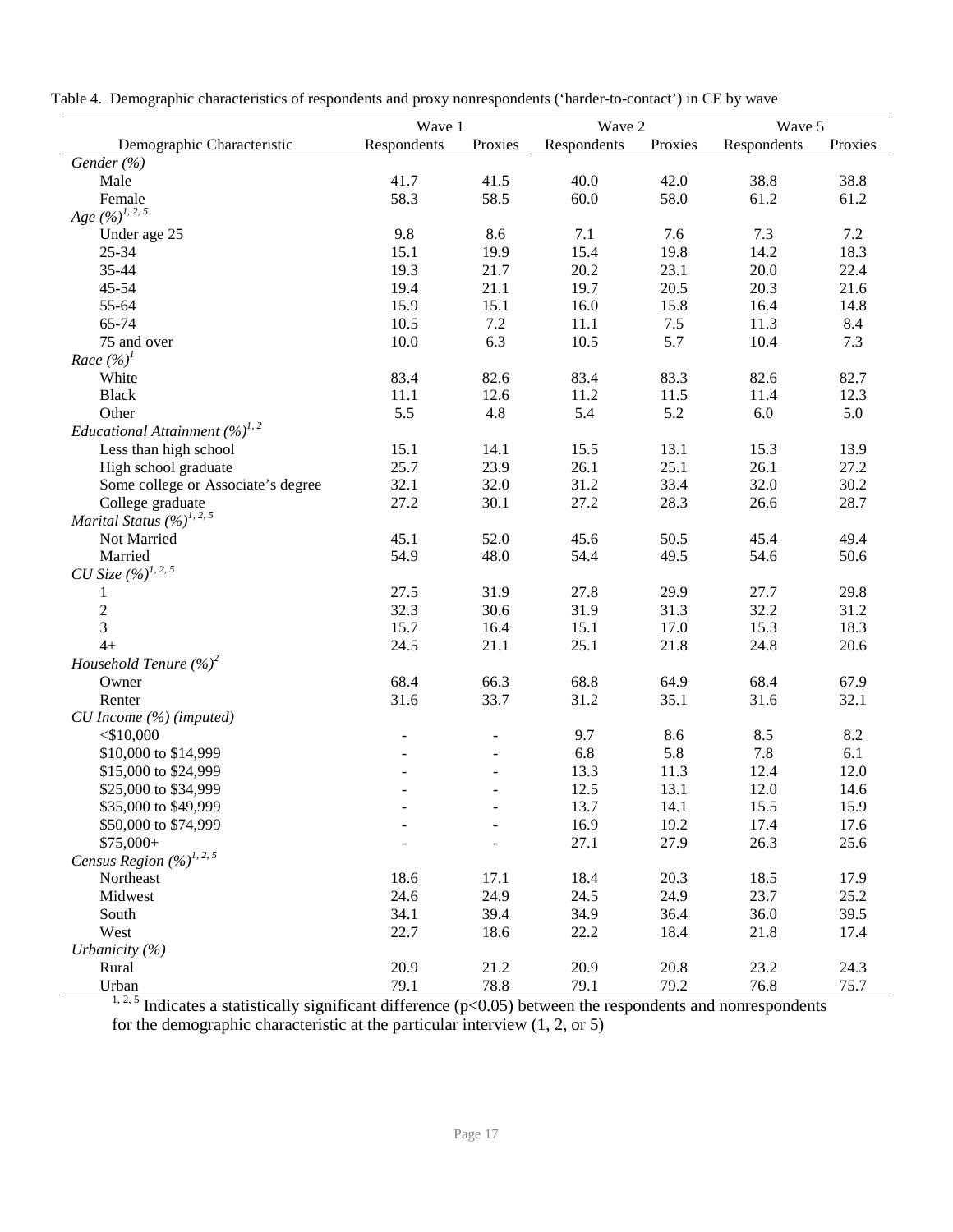In addition to answering the MCAR question, this study also estimated the relative nonresponse bias for total expenditures and for 13 expenditure subcategories: alcoholic beverages, apparel and services, cash contributions, education, entertainment, food, health care, housing, personal care, personal insurance and pensions, reading, tobacco and smoking supplies, and transportation. See Appendix A for a description of the expenditure categories. Table 5 shows the relative nonresponse bias estimates with their 95% confidence intervals for Waves 2 and 5.

When 'harder-to-contact' respondents were used as proxy nonrespondents, no evidence of nonresponse bias was found for total expenditures. The relative nonresponse bias for total expenditures was similar for both waves:

 -0.14% with a 95% confidence interval of (-1.40%, 1.12%) for Wave 2 and -0.10% with a 95% confidence interval of (-1.18%, 0.98%) for Wave 5. The nonresponse bias was not significant for most of the subcategories as indicated by the inclusion of zero in the confidence interval. The exceptions were reading materials and health expenditures in both Waves 2 and 5. Reading materials had a nonresponse bias of 3.82% (0.51%, 7.13%) for Wave 2 and 3.41% (0.28%, 6.54%) for Wave 5. The magnitude of nonresponse bias is similar for both waves. The magnitude of the bias was similar for both waves for health expenditures: 3.68% (1.80%, 5.56%) for Wave 2 and 3.21% (0.88%, 5.54%) for Wave 5. It is worth noting that these two categories represent only 0.29% and 6% of total spending, so their impact on total nonresponse bias is very small.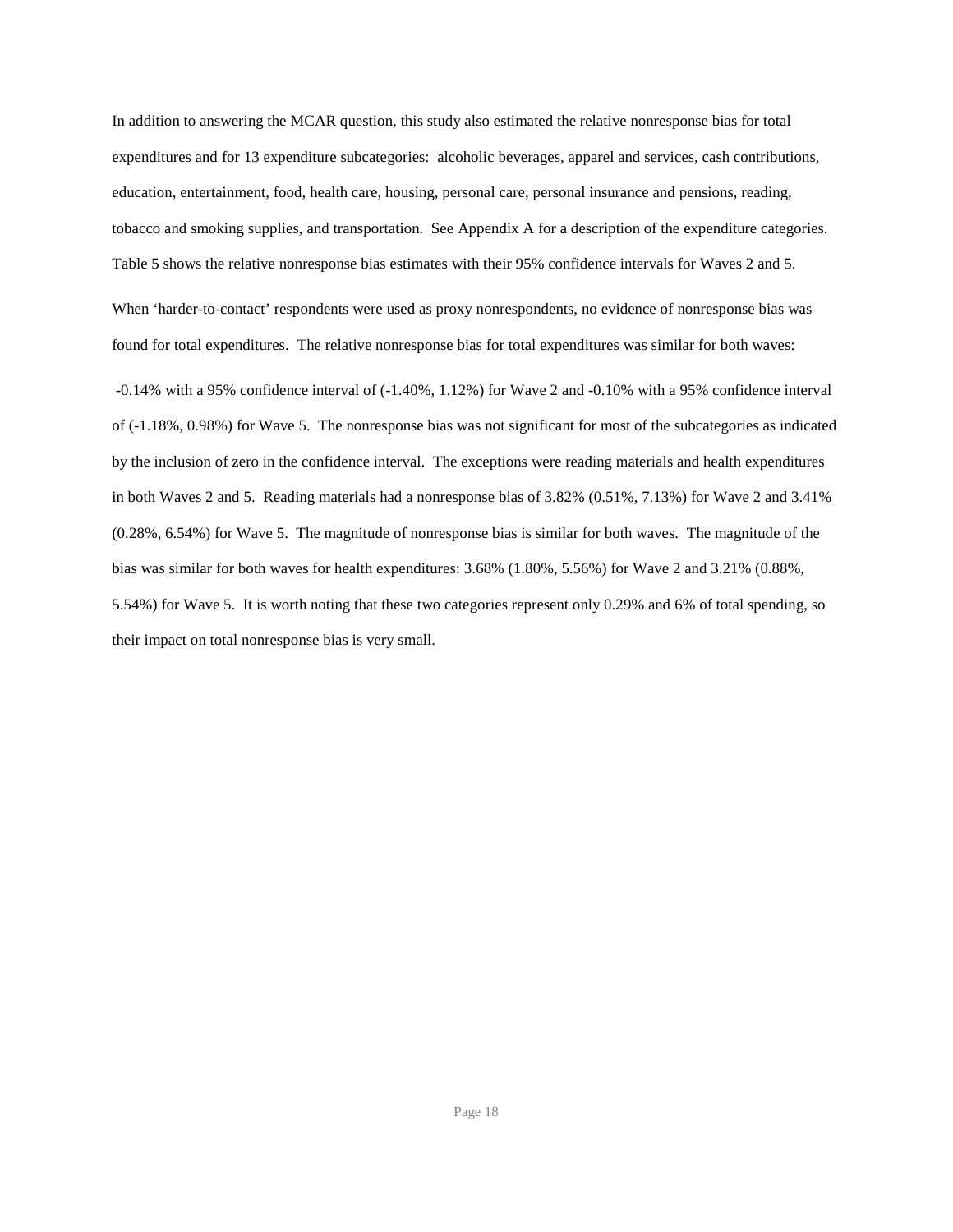|                             |                                | Harder-to-contact respondents as proxy nonrespondents |                 |                 |                    |                 |                 |  |  |
|-----------------------------|--------------------------------|-------------------------------------------------------|-----------------|-----------------|--------------------|-----------------|-----------------|--|--|
| <b>Expenditure Category</b> | Share of total<br>expenditures |                                                       | Wave 2          |                 | Wave 5             |                 |                 |  |  |
|                             | $(\%)^*$                       | Relative<br>Bias %                                    | Lower<br>95% CI | Upper<br>95% CI | Relative<br>Bias % | Lower<br>95% CI | Upper<br>95% CI |  |  |
|                             |                                |                                                       |                 |                 |                    |                 |                 |  |  |
| Total Expenditures          |                                | $-0.14$                                               | $-1.40$         | 1.12            | $-0.10$            | $-1.18$         | 0.98            |  |  |
| Alcoholic Beverages         | 0.81                           | $-0.96$                                               | $-3.74$         | 1.82            | $-2.82$            | $-6.18$         | 0.54            |  |  |
| Apparel and Services        | 2.88                           | 0.96                                                  | $-3.48$         | 5.40            | 0.37               | $-1.85$         | 2.59            |  |  |
| <b>Cash Contributions</b>   | 3.90                           | 2.09                                                  | $-2.60$         | 6.78            | 0.73               | $-2.02$         | 3.48            |  |  |
| Education                   | 1.90                           | $-3.74$                                               | $-10.83$        | 3.35            | 1.86               | $-6.08$         | 9.80            |  |  |
| Entertainment               | 5.10                           | 0.49                                                  | $-2.49$         | 3.47            | 0.40               | $-2.43$         | 3.23            |  |  |
| Food                        | 13.40                          | 0.19                                                  | $-0.83$         | 1.21            | 0.76               | $-0.06$         | 1.58            |  |  |
| Health                      | 6.00                           | 3.68                                                  | 1.80            | 5.56            | 3.21               | 0.88            | 5.54            |  |  |
| Housing                     | 33.13                          | $-0.28$                                               | $-1.40$         | 0.84            | $-0.89$            | $-1.94$         | 0.16            |  |  |
| Personal Care               | 0.63                           | 0.32                                                  | $-2.24$         | 2.88            | 0.59               | $-0.91$         | 2.09            |  |  |
| Personal Insurance          | 10.32                          | $-0.51$                                               | $-2.72$         | 1.70            | $-0.68$            | $-2.36$         | 1.00            |  |  |
| <b>Reading Materials</b>    | 0.29                           | 3.82                                                  | 0.51            | 7.13            | 3.41               | 0.28            | 6.54            |  |  |
| Tobacco                     | 0.72                           | $-0.27$                                               | $-4.07$         | 3.53            | $-1.51$            | $-3.43$         | 0.41            |  |  |
| Transportation              | 19.12                          | $-1.96$                                               | $-5.04$         | 1.12            | $-0.53$            | $-3.59$         | 2.53            |  |  |

Table 5: Estimates of relative nonresponse bias in CE expenditure categories using harder to contact respondents as proxy nonrespondents

\* Note that this column does not sum to 100% since some expenditure items are not listed in one of these subcategories.

## *3.4. Pattern of Participation while in Sample*

The fourth study is based on the premise that we can learn about nonrespondents by examining panel survey respondents who failed to complete the entire series of interviews (Reyes-Morales 2003 and 2007). In this study, the proxy nonrespondents are attritors (survey dropouts) and intermittent respondents. They were compared to complete respondents on socio-demographic variables and expenditures.

The study was based on a single cohort of data, CUs that had their first interview in April-June 2005, their second interview in July-September 2005, and their last (5th) interview in April-June 2006. The cohort had 3,071 unique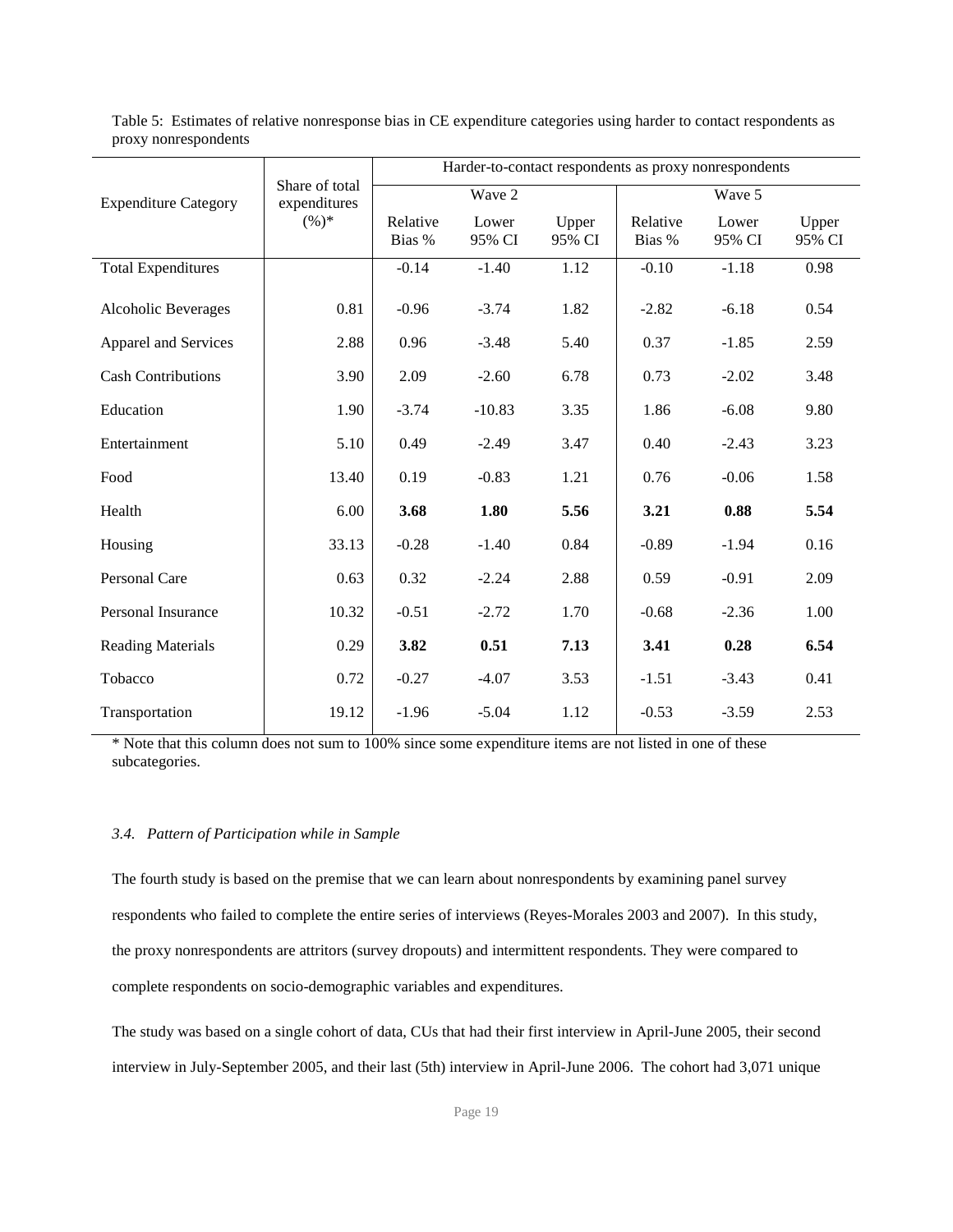CUs out of which 2,468 were used in the study.<sup>[1](#page-19-0)</sup> Using the common data file described earlier, demographic characteristics were imputed for the nonrespondents with a technique similar to the 'last observation carried forward' (Verbeke and Molenberghs 2000). In this technique, any missing values for a particular CU were imputed by copying the values that were recorded for that CU in a previous interview. The technique assumes that the demographic characteristics do not change from one wave to the next.

The set of 2,468 usable CUs was divided into three groups according to their pattern of participation in Waves 2 through 5 while they were in the sample:

- 1. Complete respondents: These are CUs that participated in the survey in all contiguous waves of the survey period.
- 2. Attritors: These are CUs that participated in the first wave for which they were eligible, and possibly completed the second and third waves (if eligible) but then refused to participate in all subsequent waves for which they were eligible. For example, if the pattern of participation was  $(1, 2, 2, 3)$  or  $(1, 2, 2, 3)$ 1, [2](#page-19-1), 2), then that CU would be classified as an attritor.<sup>2</sup>
- 3. Intermittent respondents: These are CUs that participated in at least one wave among all the waves for which they were eligible. For example, if the pattern of participation was  $(3, 2, 1, 2)$ , then that CU would be classified as an intermittent respondent.

The set of complete respondents had 1,941 CUs (78.6%), the set of intermittent respondents had 347 CUs (14.1%), and the set of attritors had 180 CUs (7.3%).

After accounting for CE's complex sampling design, the three response groups were compared using the Rao-Scott chi-square and Wald statistics on various socio-demographic variables, including household tenure (owner or renter), marital status, gender, respondent age, race, Hispanic origin, CU size, educational attainment, region, and urbanicity. Statistically significant differences were found between intermittent respondents and complete respondents with respect to age and Hispanic origin, while statistically significant differences were found between

<span id="page-19-0"></span> $1$  The 603 CUs excluded from this study were excluded for the following reasons: 332 CUs did not participate in the survey or did not provide enough information to count as a completed interview; 231 CUs dropped out of the survey after the first interview; and 40 CUs were ineligible for an interview.<br><sup>2</sup> Here '1' indicates a completed interview, '2' indicates a Type A noninterview, and '3' indicates ineligibility for the

<span id="page-19-1"></span>sample.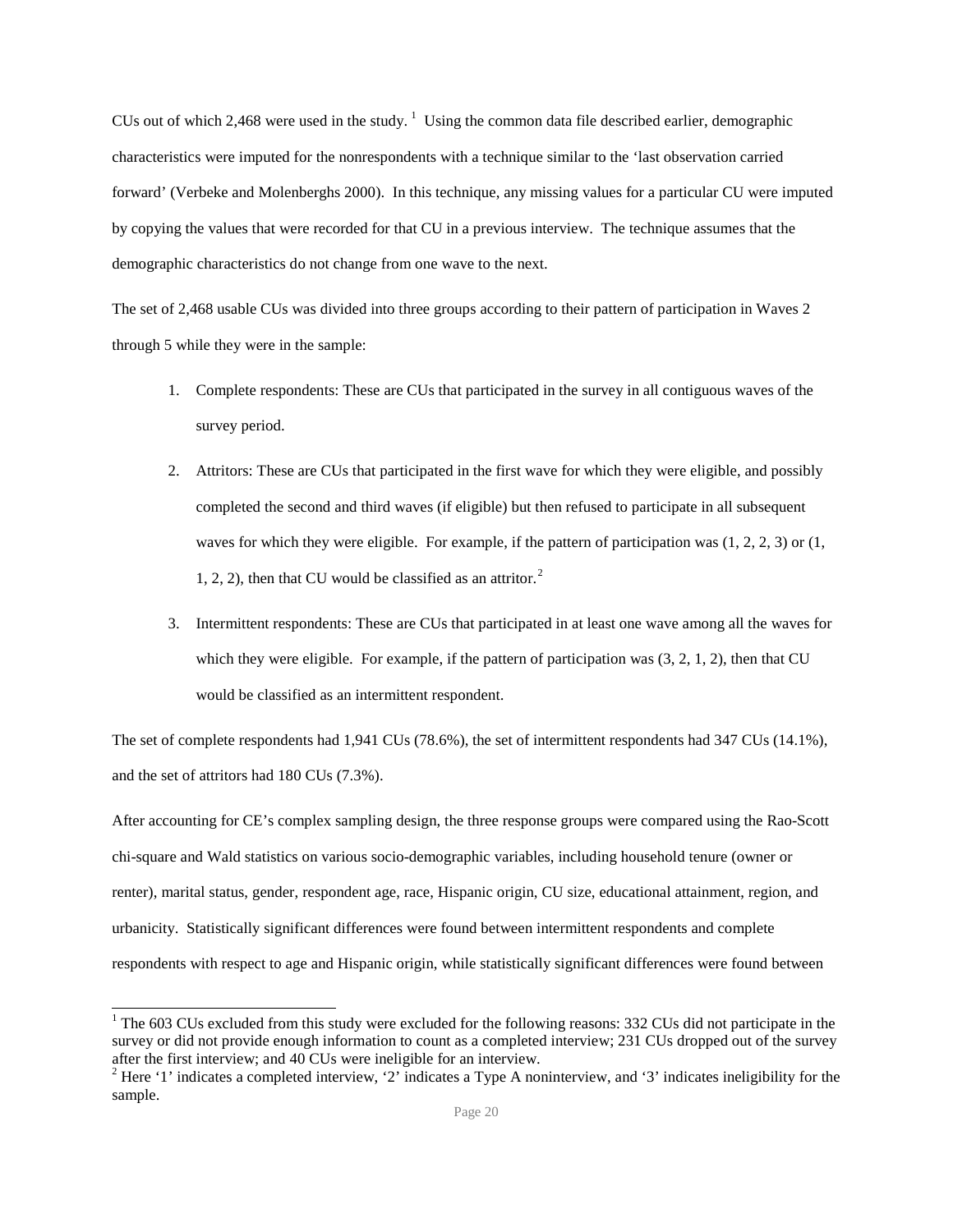attritors and complete respondents only with respect to age (Table 6). The difference in sample size between attritors and intermittent respondents, may have resulted in a loss of statistical power to detect demographic differences. This may be the cause of the lack of statistical difference between attritiors and respondents , rather than substantive differences between the groups.

For relative nonresponse bias computations, we combined attritors and intermittent respondents to form one group of proxy nonrespondents and averaged expenditures across Waves 2 through 5 for each expenditure category (Table 7).

When attritors and intermittent respondents were used as proxy nonrespondents, the relative nonresponse bias for total expenditures was not statistically different from zero, -0.54% (-2.31%, 1.24%). However, three expenditure subcategories showed some evidence of nonresponse bias: entertainment, 3.46% (0.35%, 6.57%), personal insurance, 3.82% (1.72%, 5.93%) and transportation, -5.65% (-9.11%, --2.19%). These subcategories represent 5%, 10%, and 19%, respectively, of total expenditures and are different from the expenditure subcategories identified in the 'harder-to-contact' study.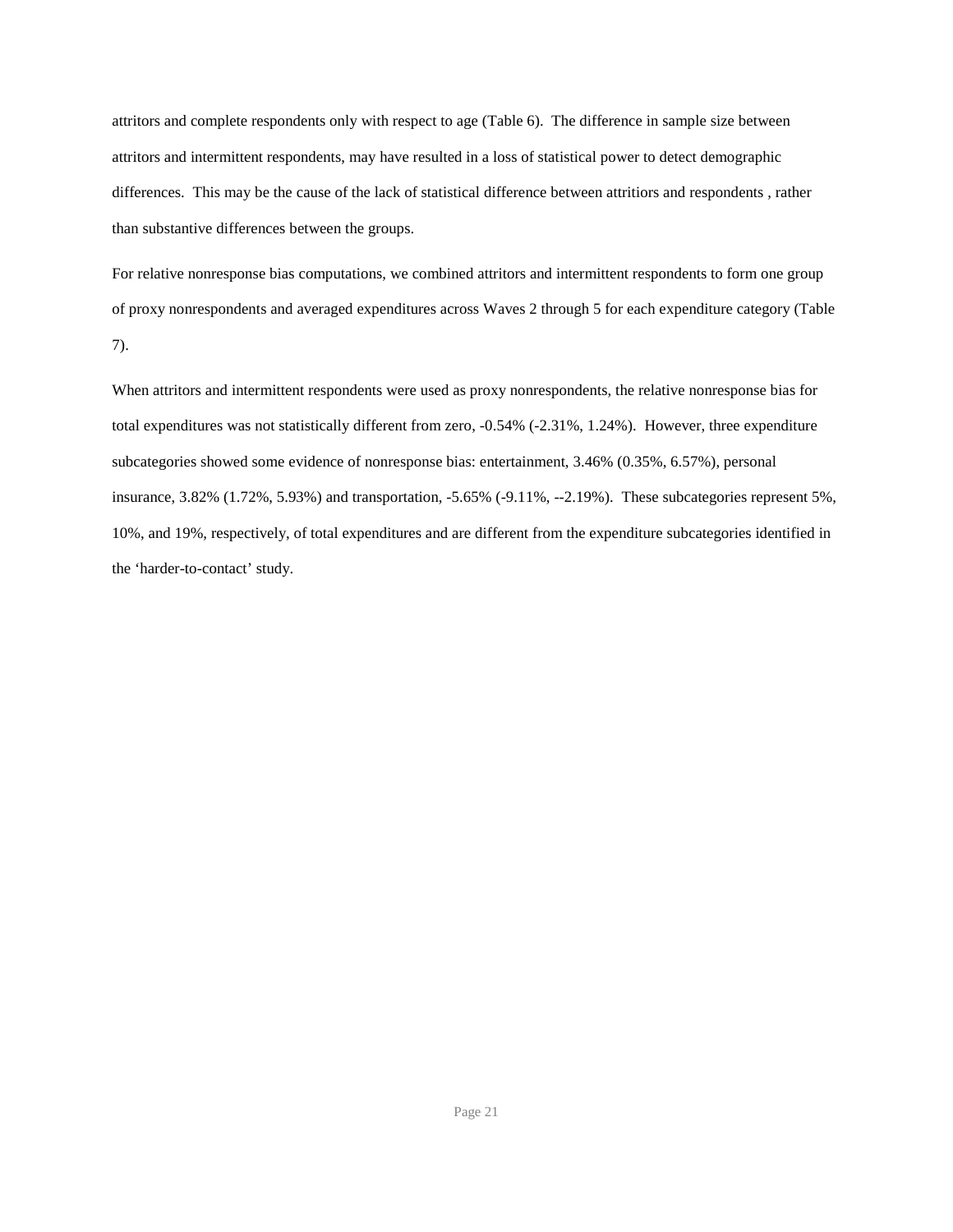|                                       |                          | Proxy nonrespondents |                  |                          |             | Proxy nonrespondents |                  |
|---------------------------------------|--------------------------|----------------------|------------------|--------------------------|-------------|----------------------|------------------|
|                                       | Respondents Intermittent |                      | <b>Attritors</b> | Demographic              | Respondents | Intermittent         | <b>Attritors</b> |
| Demographic Characteristic            | $(n=1,941)$              | $(n=347)$            | $(n=180)$        | Characteristic           | $(n=1,941)$ | $(n=347)$            | $(n=180)$        |
| Gender (%)                            |                          |                      |                  | $CU$ Size $(%$           |             |                      |                  |
| Male                                  | 41.1                     | 46.1                 | 38.9             | 1 person                 | 30.6        | 25.6                 | 35.0             |
| Female                                | 58.9                     | 53.9                 | 61.1             | 2 persons                | 31.1        | 30.3                 | 29.4             |
| Age $(\%)^{\rm I,A}$                  |                          |                      |                  | 3 persons                | 15.1        | 15.0                 | 16.1             |
| Under age 25                          | 7.8                      | 6.2                  | 9.5              | $4+$ persons             | 23.2        | 29.1                 | 19.4             |
| 25-34                                 | 16.8                     | 17.2                 | 22.9             | Household Tenure (%)     |             |                      |                  |
| 35-44                                 | 20.8                     | 25.1                 | 24.0             | Owned                    | 62.7        | 64.3                 | 56.1             |
| 45-54                                 | 19.9                     | 21.9                 | 21.8             | Rented                   | 35.4        | 34.9                 | 41.7             |
| 55-64                                 | 15.4                     | 17.5                 | 9.5              | Other                    | 1.9         | 0.9                  | 2.2              |
| 65-74                                 | 10.6                     | 6.5                  | 7.3              | $CU$ Income(%) (imputed) |             |                      |                  |
| 75 and over                           | 8.6                      | 5.6                  | 5.0              | $<$ \$10,000             | 9.6         | 8.4                  | 11.7             |
| Race $(\% )$                          |                          |                      |                  | \$10,000 to \$14,999     | 7.4         | 7.2                  | 4.4              |
| White                                 | 81.6                     | 78.7                 | 80.6             | \$15,000 to \$24,999     | 12.9        | 10.4                 | 16.1             |
| <b>Black</b>                          | 11.8                     | 14.7                 | 13.3             | \$25,000 to \$34,999     | 12.3        | 13.6                 | 10.6             |
| Other                                 | 6.6                      | 6.6                  | 6.1              | \$35,000 to \$49,999     | 15.4        | 14.2                 | 22.2             |
| Hispanic Origin $(\%)^I$              |                          |                      |                  | \$50,000 to \$74,999     | 17.6        | 18.2                 | 15.0             |
| Hispanic                              | 11.3                     | 17.3                 | 10.6             | $$75,000+$               | 24.8        | 28.0                 | 20.0             |
| Non-Hispanic                          | 88.7                     | 82.7                 | 89.4             | Census region            |             |                      |                  |
| Educational Attainment (%)            |                          |                      |                  | Northeast                | 18.6        | 16.4                 | 22.8             |
| Less than high school                 | 15.3                     | 16.0                 | 15.2             | Midwest                  | 23.7        | 21.3                 | 21.7             |
| High School graduate                  | 26.2                     | 25.6                 | 24.7             | South                    | 34.0        | 38.9                 | 29.4             |
| Some college or<br>Associate's degree | 32.8                     | 31.4                 | 38.2             | West                     | 23.7        | 23.3                 | 26.1             |
| Bachelor's or higher                  | 25.7                     | 27.0                 | 21.9             | Urbanicity $(%)$         |             |                      |                  |
| Marital Status (%)                    |                          |                      |                  | Urban                    | 82.5        | 84.4                 | 86.1             |
| Married                               | 51.1                     | 54.5                 | 45.0             | Rural                    | 17.5        | 15.6                 | 13.9             |
| Not married                           | 48.9                     | 45.5                 | 55.0             |                          |             |                      |                  |

Table 6. Demographic characteristics of respondents and proxy nonrespondents (attritors and intermittent respondents) in CE

'I' indicates a statistically significant difference (p<0.05) between complete respondents and intermittent respondents, and 'A' between complete respondents and attritors.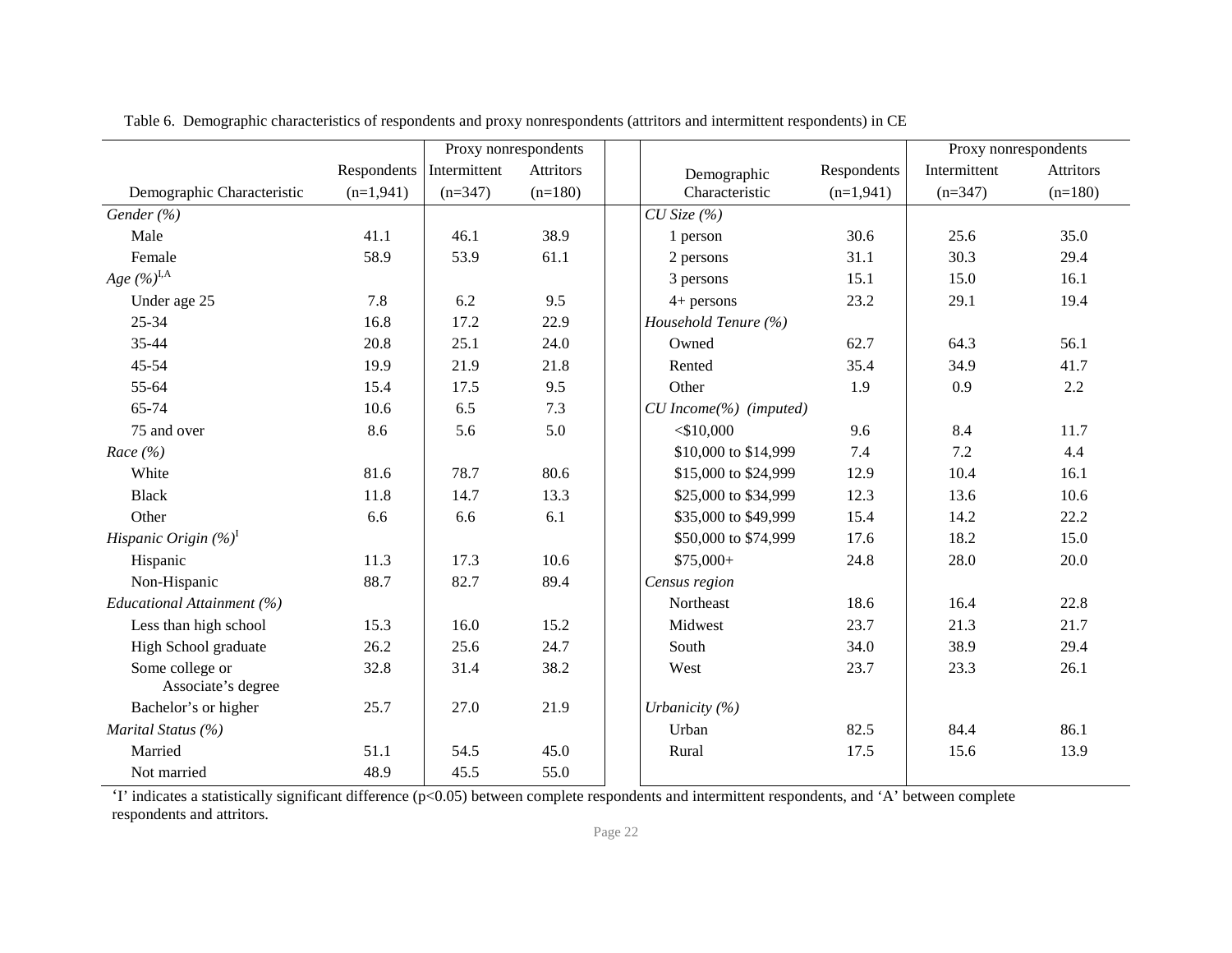| <b>Expenditure Category</b> | Share of total | Intermittent respondents and<br>attritors as proxy nonrespondents |                 |                 |  |  |
|-----------------------------|----------------|-------------------------------------------------------------------|-----------------|-----------------|--|--|
|                             | expenditures   | <b>Across waves</b>                                               |                 |                 |  |  |
|                             | $(\%)^*$       | Relative<br>Bias %                                                | Lower<br>95% CI | Upper<br>95% CI |  |  |
| <b>Total Expenditures</b>   |                | $-0.54$                                                           | $-2.31$         | 1.24            |  |  |
| Alcoholic Beverages         | 0.81           | $-2.37$                                                           | $-9.09$         | 4.36            |  |  |
| Apparel and Services        | 2.88           | $-0.01$                                                           | $-5.24$         | 5.21            |  |  |
| <b>Cash Contributions</b>   | 3.90           | 4.24                                                              | $-0.98$         | 9.46            |  |  |
| Education                   | 1.90           | $-2.27$                                                           | $-11.81$        | 7.28            |  |  |
| Entertainment               | 5.10           | 3.46                                                              | 0.35            | 6.57            |  |  |
| Food                        | 13.40          | 0.09                                                              | $-1.35$         | 1.53            |  |  |
| Health                      | 6.00           | 1.03                                                              | $-2.76$         | 4.82            |  |  |
| Housing                     | 33.13          | $-0.56$                                                           | $-2.26$         | 1.14            |  |  |
| <b>Personal Care</b>        | 0.63           | 1.95                                                              | $-0.74$         | 4.65            |  |  |
| Personal Insurance          | 10.32          | 3.82                                                              | 1.72            | 5.93            |  |  |
| <b>Reading Materials</b>    | 0.29           | 4.22                                                              | $-1.16$         | 9.60            |  |  |
| Tobacco                     | 0.72           | 2.51                                                              | $-1.79$         | 6.81            |  |  |
| Transportation              | 19.12          | $-5.65$                                                           | $-9.11$         | $-2.19$         |  |  |

Table 7. Estimates of relative nonresponse bias in CE expenditure categories using intermittent respondents and attritors as proxies for nonrespondents

\* Note that this column does not sum to 100% since some expenditure items are not listed in one of these subcategories.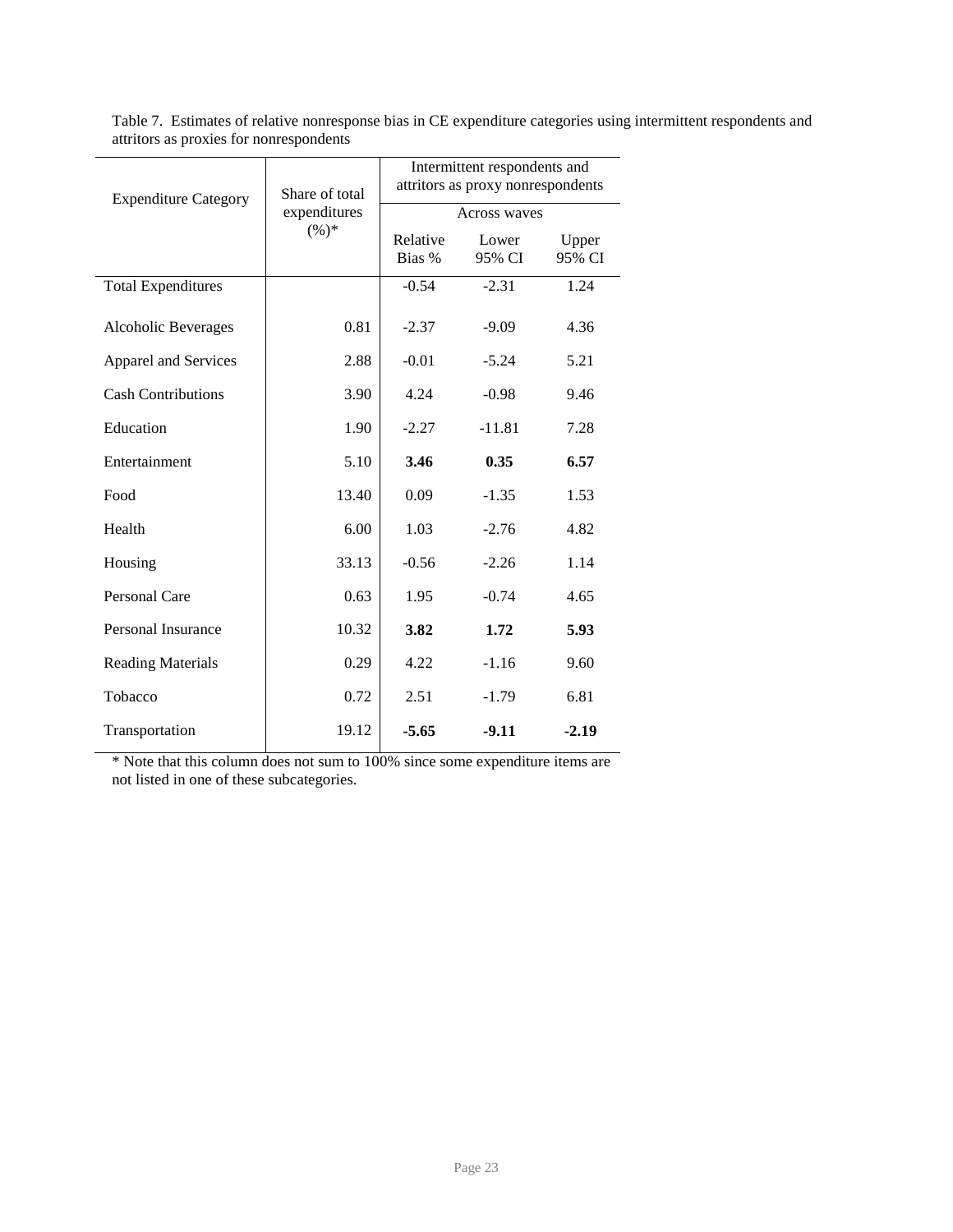## **4. Findings Across Studies**

## *4.1. MCAR*

Using socio-demographic data from respondents and nonrespondents, all four studies conclude that either the respondents are significantly different from the complete sample or that they are significantly different from the nonrespondents. In either case, these findings suggest that the data are not MCAR. (See Tables 2, 3, 4, and 6.)

#### *4.2 Characteristics of Nonrespondents*

All four studies provide insights into the characteristics of CE nonrespondents. Table 8 synthesizes the results from the four studies. In Table 8, a characteristic is shown as being under-represented (or over-represented) if that characteristic was under-represented (or over-represented) in at least three of the four studies. For example, race was analyzed in three studies (the comparison to external data, and the two proxy nonrespondent studies), and all three of them found blacks to be under-represented (see Tables 3, 4, and 6). Therefore, we conclude that blacks are more likely than other races to be CE nonrespondents. Likewise, age was analyzed in three studies, and all three of them found people in the oldest age group to be over-represented, so we conclude that people over 55 years old are more likely than people in younger age groups to be CE respondents.

### *4.3. Estimates of Relative Nonresponse Bias for Expenditure Categories*

Of the four studies, only the two proxy nonrespondent studies estimate nonresponse bias. Both proxy nonrespondent studies found no evidence of nonresponse bias in the total expenditures category, and no evidence of nonresponse bias in most of the thirteen expenditure subcategories examined. Although both studies found some evidence of nonresponse bias in a few of the expenditure subcategories, they did not find it in the same subcategories. Since the two studies defined 'proxy' nonrespondents differently, some variation in the results was expected, but taken together the results suggest that nonresponse bias is probably not a major issue in the CE (see Tables 5 and 7).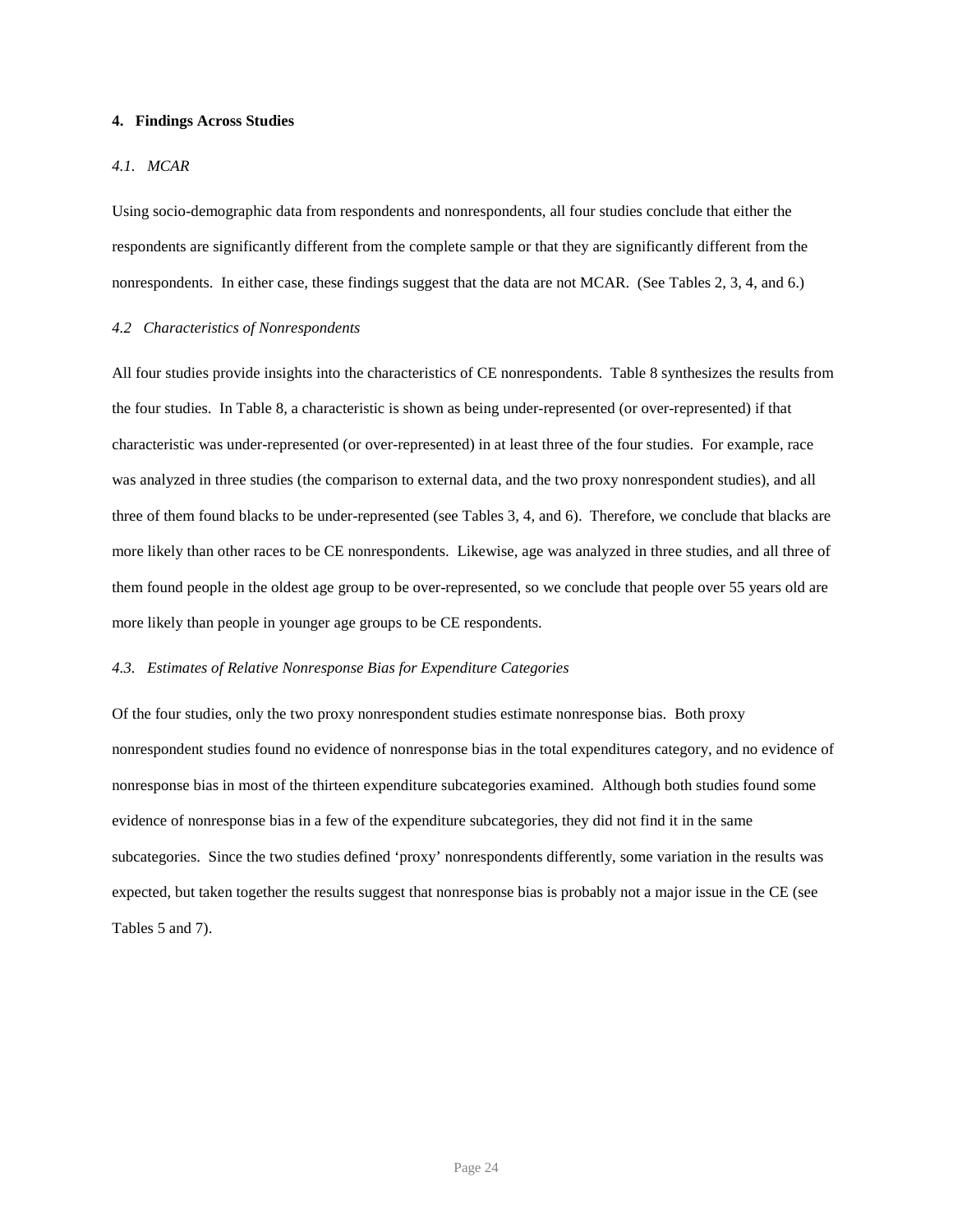|  | Table 8. Summary of characteristics of respondents across studies |  |  |  |  |  |  |
|--|-------------------------------------------------------------------|--|--|--|--|--|--|
|--|-------------------------------------------------------------------|--|--|--|--|--|--|

|                           |                                          |                                                           | Study                                                              |                                                                 |                              |
|---------------------------|------------------------------------------|-----------------------------------------------------------|--------------------------------------------------------------------|-----------------------------------------------------------------|------------------------------|
| Characteristic            | <b>Response Rate</b><br>across subgroups | Comparison to<br><b>External Data</b>                     | 'Harder-to-contact'<br>as nonrespondents                           | Attritors &<br>intermittent<br>respondents as<br>nonrespondents | Conclusion                   |
| Gender                    |                                          | males under-<br>represented                               | inconclusive                                                       | inconclusive                                                    | inconclusive                 |
| Age                       |                                          | $55+$ over-<br>represented                                | $55+$ over-<br>represented                                         | $65+$ over-<br>represented                                      | $55+$ over-<br>represented   |
| Race                      |                                          | blacks under-<br>represented                              | blacks under-<br>represented                                       | blacks under-<br>represented                                    | blacks under-<br>represented |
| Educational<br>attainment |                                          | HS graduate, some<br>college & higher<br>over-represented | HS graduate or less<br>over-represented                            | HS graduate over-<br>represented                                | inconclusive                 |
| Housing tenure            | renters over-<br>represented             | renters under-<br>represented                             | renters under-<br>represented                                      | inconclusive                                                    | inconclusive                 |
| <b>Marital Status</b>     |                                          |                                                           | not married under-<br>represented                                  | inconclusive                                                    | inconclusive                 |
| Census region             | Midwest over-<br>represented             |                                                           | Midwest & South<br>under-represented;<br>West over-<br>represented | Midwest over-<br>represented                                    | inconclusive                 |
| Urbanicity                | urban under-<br>represented              |                                                           | inconclusive                                                       | urban under-<br>represented                                     | inconclusive                 |
| CU size                   |                                          | 1 person CU over-<br>represented                          | 2-person $&4+$<br>person CUs over-<br>represented                  | 2-person CUs over-<br>represented                               | inconclusive                 |

— indicates characteristic was not studied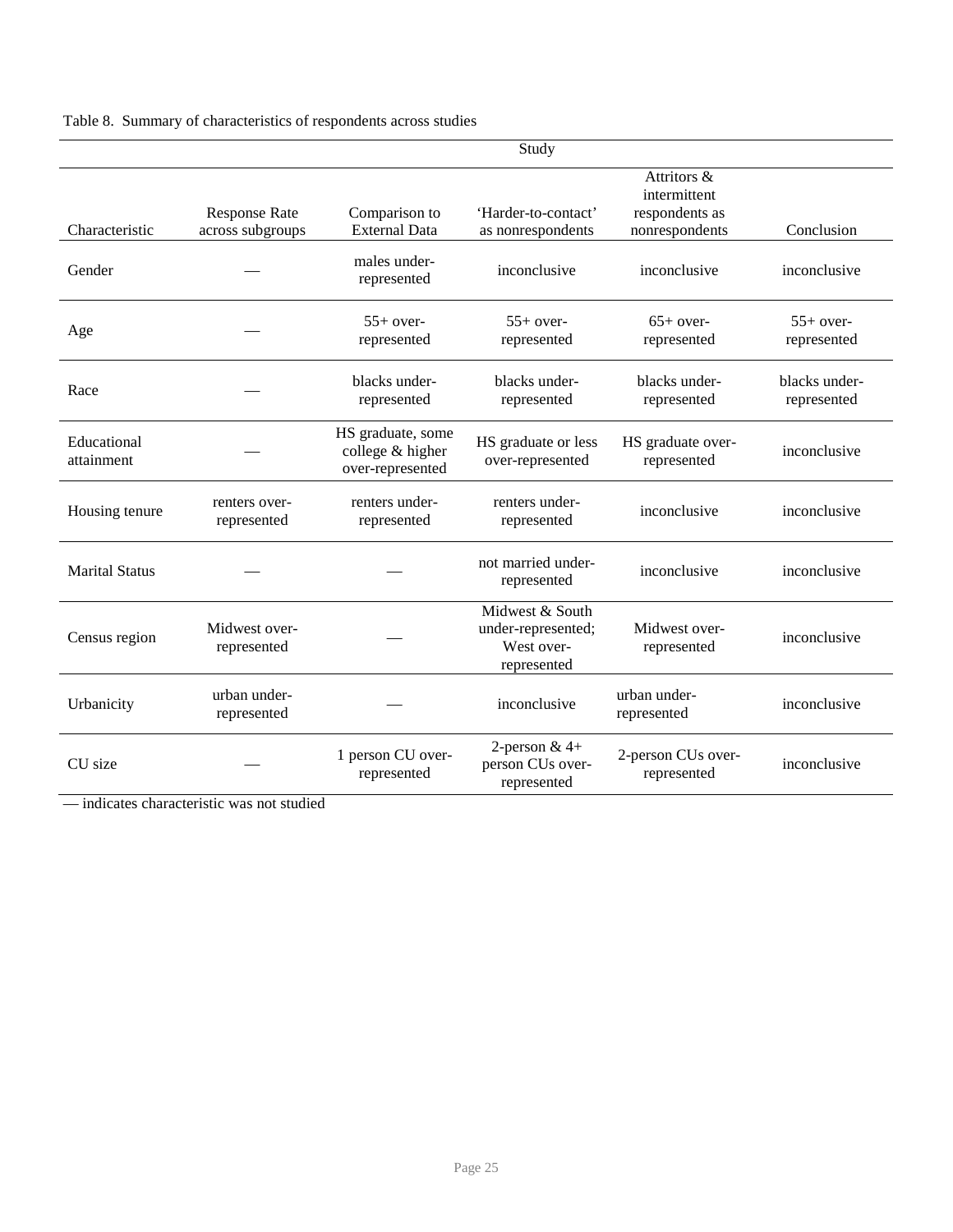## **5. Conclusion**

The CE is a federal statistical survey that has a response rate below 80 percent. Each of the four studies was designed to analyze nonresponse in CE by answering one or more of the following questions: (1) Are the data in the CE MCAR? (2) What are the demographic characteristics of the nonrespondents? and (3) What is the level of nonresponse bias in the CE? All four studies shed light on the first two questions, while the two proxy nonrespondent studies addressed the third question.

All of the studies found that the data are not MCAR. The study comparing response rates by subgroup addressed the MCAR question by looking for differences in response propensities on variables that were available for both respondents and nonrespondents. Statistically significant differences were found by region of the country, urbanicity, and housing tenure. Likewise, the study comparing respondent demographic characteristics to the American Community Survey's population found statistically significant differences for most of the variables examined. The study using 'harder-to-contact' respondents as proxy nonrespondents found statistically significant differences for age, marital status, CU size, and region of the country for all waves, and statistically significant differences for race, educational attainment, and household tenure for some waves. The study using intermittent respondents and attritors as proxy nonrespondents found statistically significant differences by age in both groups of proxy nonrespondents, and for Hispanic origin in the set of 'intermittent' proxy nonrespondents. Because statistically significant differences were found in each of these studies, we conclude that the data are not MCAR. All four of these studies addressed the second question by providing insight into the characteristics of CE nonrespondents. Any characteristic for which a statistically significant difference was observed suggests that the respondent sample over-represents particular subgroups of the survey's target population while under-representing other subgroups. Again, the individual study conclusions vary, but it is evident that blacks are under-represented among the respondents (nonrespondents tend to be disproportionately black) while those age 55 and over tend to be over-represented (respondents tend to be disproportionately older).

Two of the studies addressed the third question about the level of nonresponse bias in the survey's estimates. The study that used 'harder-to-contact' respondents as proxy nonrespondents did not find any nonresponse bias in the total expenditures category, since its 95% confidence intervals included the number zero. In addition, the study did not find any nonresponse bias in eleven of the thirteen expenditure subcategories examined. The results from the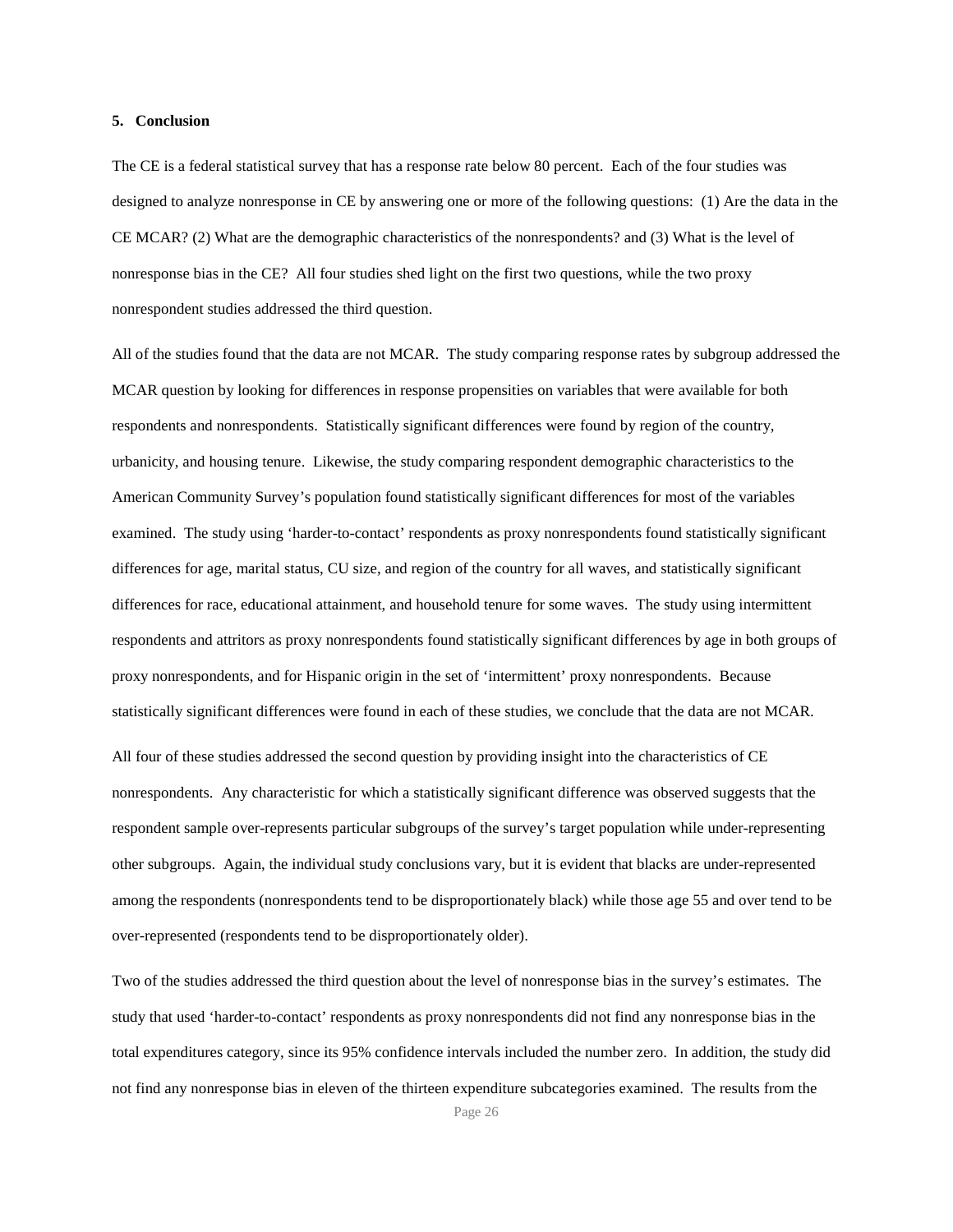'patterns of participation' study were similar. That study did not find any nonresponse bias in the total expenditures category, and it did not find any nonresponse bias in ten of the thirteen expenditure subcategories examined. Although both proxy nonrespondent studies identified a few expenditure categories with non-zero levels of nonresponse bias, they identified different categories. Since some bias could be expected to occur at random, and since the findings across the two proxy studies were not consistent, we conclude that CE expenditure estimates are not subject to high levels of nonresponse bias.

No one study, taken alone, is meant to provide a definitive answer to the questions raised in this research. Each approach has its own strengths and weaknesses. But taken together, the four studies show that CE estimates do not have a significant amount of nonresponse bias, even though the respondents and nonrespondents have different characteristics and the data are not MCAR.

The results from these four studies support recent research on nonresponse bias that indicates nonresponse rates are a weak predictor of nonresponse bias and only indicate a risk for nonresponse bias. Research indicates that everyone has an unobservable propensity to be either a respondent or nonrespondent in a survey (Groves et al. 2006; Groves and Peytcheva, 2008). Other sources of bias and measurement error exist in surveys and high response rates may not be adequate to prevent them.

These studies provide a counterexample to the commonly held belief that if a survey's data are not MCAR then its estimates are subject to nonresponse bias. From the nonresponse bias equation, the nonresponse bias in a survey estimate will be zero if there is complete response, or if the mean expenditure for respondents is equal to the mean expenditure for nonrespondents. The key for CE is the latter situation. When the data are not MCAR, as in this case, similar expenditure patterns for the respondents and nonrespondents could still be observed if the bias in an under-represented group (e.g., blacks) is counterbalanced by the same bias in an over-represented group (e.g., the over-55 age group). The absence of meaningful bias in the total expenditures category seems to support this argument. In conclusion, nonresponse bias does not appear to be a significant issue for the Consumer Expenditure Interview Survey.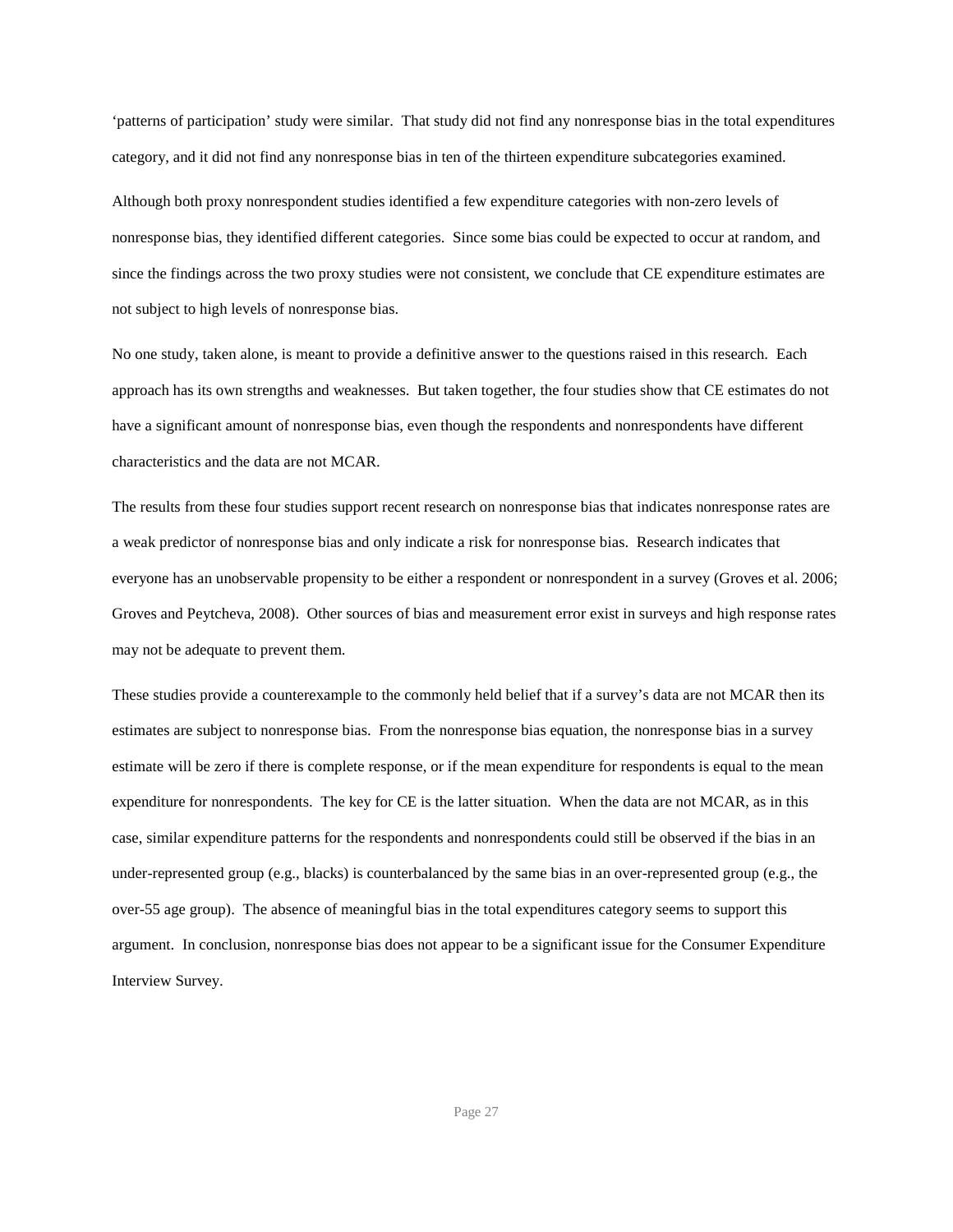## **6. References**

Allison, P. (2002)**.** Missing Data*.* Sage University Series on Quantitative Applications in the Social Sciences**.**  Thousand Oaks, CA: Sage.

Bates, N. and Creighton, K. (2000). The Last Five Percent: What Can We Learn From Difficult/Late Interviews? Proceedings of the American Statistical Association, Section on Government Statistics and Section on Social Statistics, 120-125.

Brick, J. M., and Bose, *J*. (2001). Analysis of Potential Nonresponse Bias. Proceedings of the Annual Meetings of the American Statistical Association, [CD-ROM].

Census Bureau (2006). Using the Data: Quality Measures. Retrieved April 18, 2007 from Census Bureau Web Site [www.census.gov/acs/www/acs-php/quality\\_measures\\_coverage\\_2005.php.](http://www.census.gov/acs/www/acs-php/quality_measures_coverage_2005.php)

Dixon, J. (2001). Relationship Between Household Nonresponse, Demographics and the Unemployment Rate in the Current Population Survey. Proceedings of the American Statistical Association, Section on Survey Methods Research, 803-806.

Dixon, J. (2004). Using Census Match Data to Evaluate Models of Survey Nonresponse. Proceedings of the American Statistical Association, Section on Survey Methods Research, 3421 -3425.

Duncan, G.J., and Hill, D.H. (1989). Assessing the Quality of Household Panel Data: The Case of the Panel Study of Income Dynamics. Journal of Business & Economic Statistics, *7*(4), 441-452.

Ellis, R.A., Endo, C.M. and Armer, J.M. (1970). The Use of Potential Nonrespondents for Studying Nonresponse Bias. The Pacific Sociological Review*, 13*(2), 103-109.

Groves, R.M. (2006). Nonresponse Rates and Nonresponse Bias in Household Surveys. Public Opinion Quarterly*, 70*(5), 646-675.

Groves, R.M., Couper, M.P., Presser, S., Singer, E., Tourangeau, R., Acosta, G., and Nelson, L. (2006). Experiments in Producing Nonresponse Bias. Public Opinion Quarterly*, 70*(5), 720-736.

Groves, R.M. and Peytcheva, E. (2008). The Impact of Nonresponse Rates on Nonresponse Bias. Public Opinion Quarterly, *72*(2), 167-189.

Lin, I.F, and Schaeffer, N. (1995). Using Survey Participants to Estimate the Impact of Nonparticipation. Public Opinion Quarterly, *59*(2), 236-258.

Little, R. J. A., and Rubin, D. B. (2002), Statistical Analysis with Missing Data, 2<sup>nd</sup> Edition, New York: John Wiley.

Pearl, D.K, and Fairley, D. (1985). Testing for the Potential for Nonresponse Bias in Sample Surveys. Public Opinion Quarterly, *49*(4), 553-560.

Purdie, D.M., Dunne, M.P., Boyle, F.M., Cook, M.D., and Najman, J.M. (2002). Health and Demographic Characteristics of Respondents in Australian National Sexuality Survey: Comparison with Population Norms. Journal of Epidemiology and Community Health*, 56,* 748-753.

Reyes-Morales, S.E. (2003). Characteristics of Complete and Intermittent Responders in the Consumer Expenditure Quarterly Interview Survey. Final Report, Bureau of Labor Statistics, Washington, D.C. .

Reyes-Morales, S.E. (2007). Characteristics of Complete and Intermittent Responders in the Consumer Expenditure Quarterly Interview Survey: 2003-2006. Final Report, Bureau of Labor Statistics, Washington, D.C. .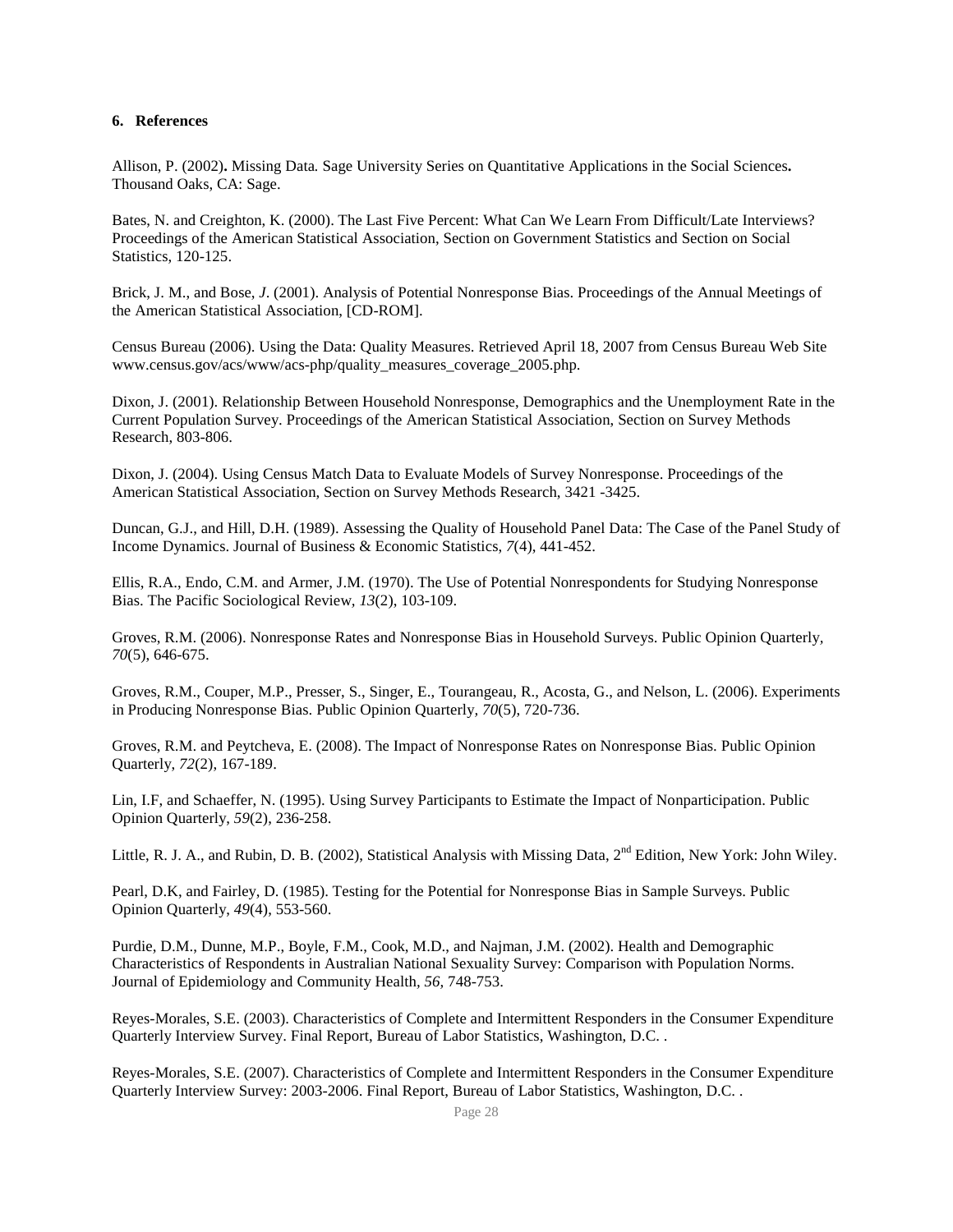SAS Institute Inc. (2004). SAS/STAT<sup>®</sup> User's Guide, Version 9.1. Cary, NC: SAS Institute Inc.

Traugott, M.W. (1987). The Importance of Persistence in Respondent Selection for Preelection Surveys. Public Opinion Quarterly, *51*(1), 48-57.

Verbeke, G. and Molenberghs, G. (2000). Linear Mixed Models for Longitudinal Data. New York: Springer-Verlag.

Wolter, K.M. (1985). Introduction to Variance Estimation. New York: Springer-Verlag.